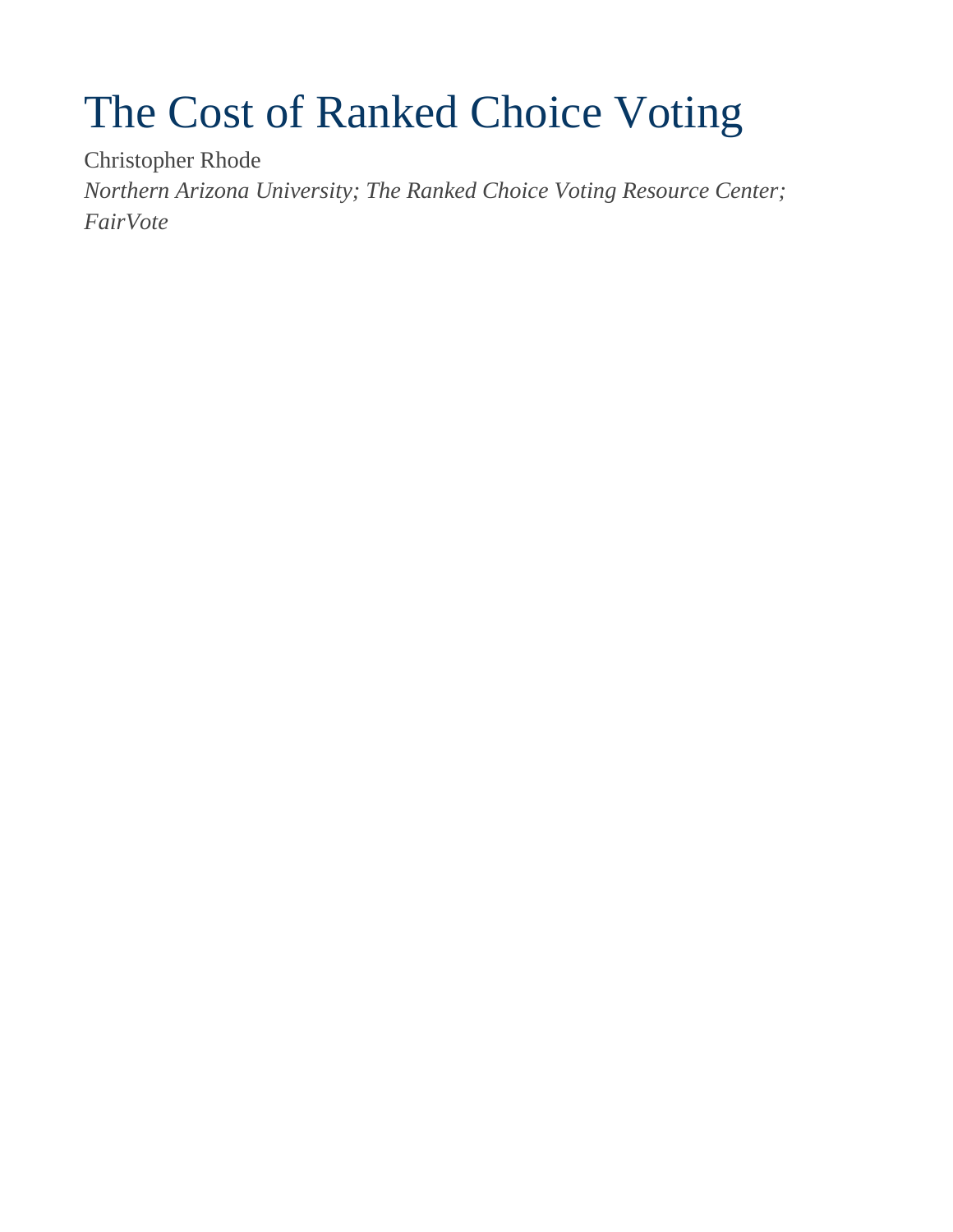# <span id="page-1-0"></span>Table of Contents

| Table of Contents                   | $\mathbf{1}$   |
|-------------------------------------|----------------|
| Abstract                            | $\mathfrak{2}$ |
| Introduction                        | 3              |
| Methods                             | 5              |
| Variables                           | $\mathfrak{S}$ |
| <b>Selection of Cities</b>          | 6              |
| Location (L)                        | 7              |
| Population (P)                      | 7              |
| Size of Municipal Annual Budget (B) | 8              |
| Election Cycle (C)                  | 8              |
| Election Jurisdiction (J)           | 8              |
| Political Makeup (PVI)              | 8              |
| Constants                           | 9              |
| Data and Analysis                   | 10             |
| Hypotheses                          | 10             |
| Hypothesis 1                        | 10             |
| Hypothesis 2                        | 11             |
| Hypothesis 3                        | 11             |
| Findings                            | 12             |
| Discussion                          | 14             |
| <b>Challenges and Limitations</b>   | 14             |
| Conclusion                          | 15             |
| References                          | 17             |
| Appendix A                          | 18             |
| Appendix B                          | 21             |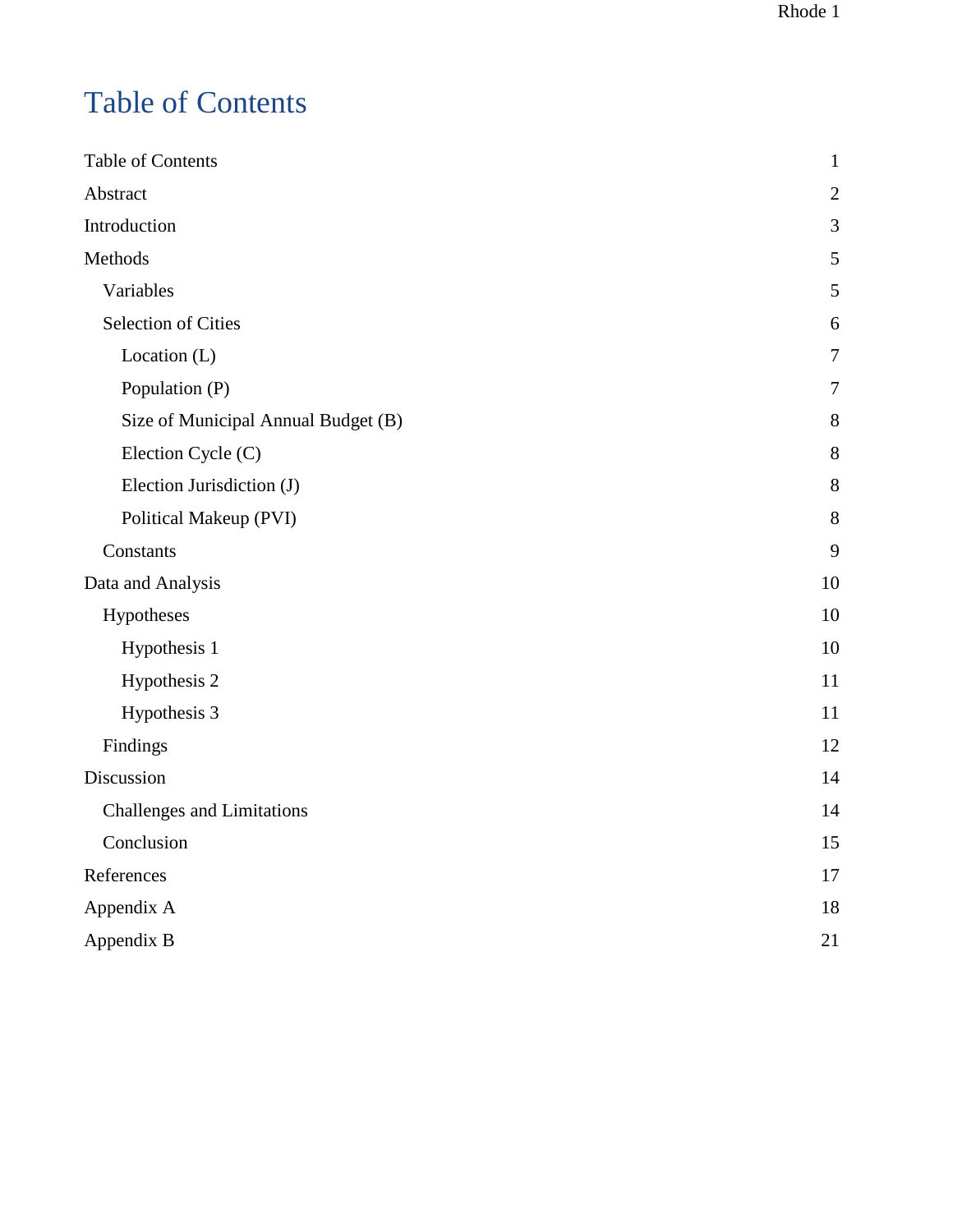### <span id="page-2-0"></span>Abstract

While some academic focus has been given to the theoretical merits of alternative voting methods, many tangible aspects have gone overlooked. This has left elections administrators without essential knowledge necessary to effectively implement these types of election reforms. This study was designed to determine whether the implementation of ranked choice voting (RCV) methods at the local level is responsible for increases or decreases to the cost of elections within the municipality that implements it. Elections costs were obtained from seven local governments which switched to RCV and seven matched control governments for ten years before and after RCV was implemented. These costs were then aggregated into standard election cycles and converted into percapita cost. A difference-in-difference regression was used to determine how switching to RCV affected election costs both during and after the initial implementation phase. Although the RCV jurisdictions are found to spend significantly more on elections overall, any differences in election cost during or following the implementation of RCV are not found to be statistically significant. This study is unable to show that implementing ranked choice voting has been responsible for any financial savings or liabilities in the cities that have chosen to use it.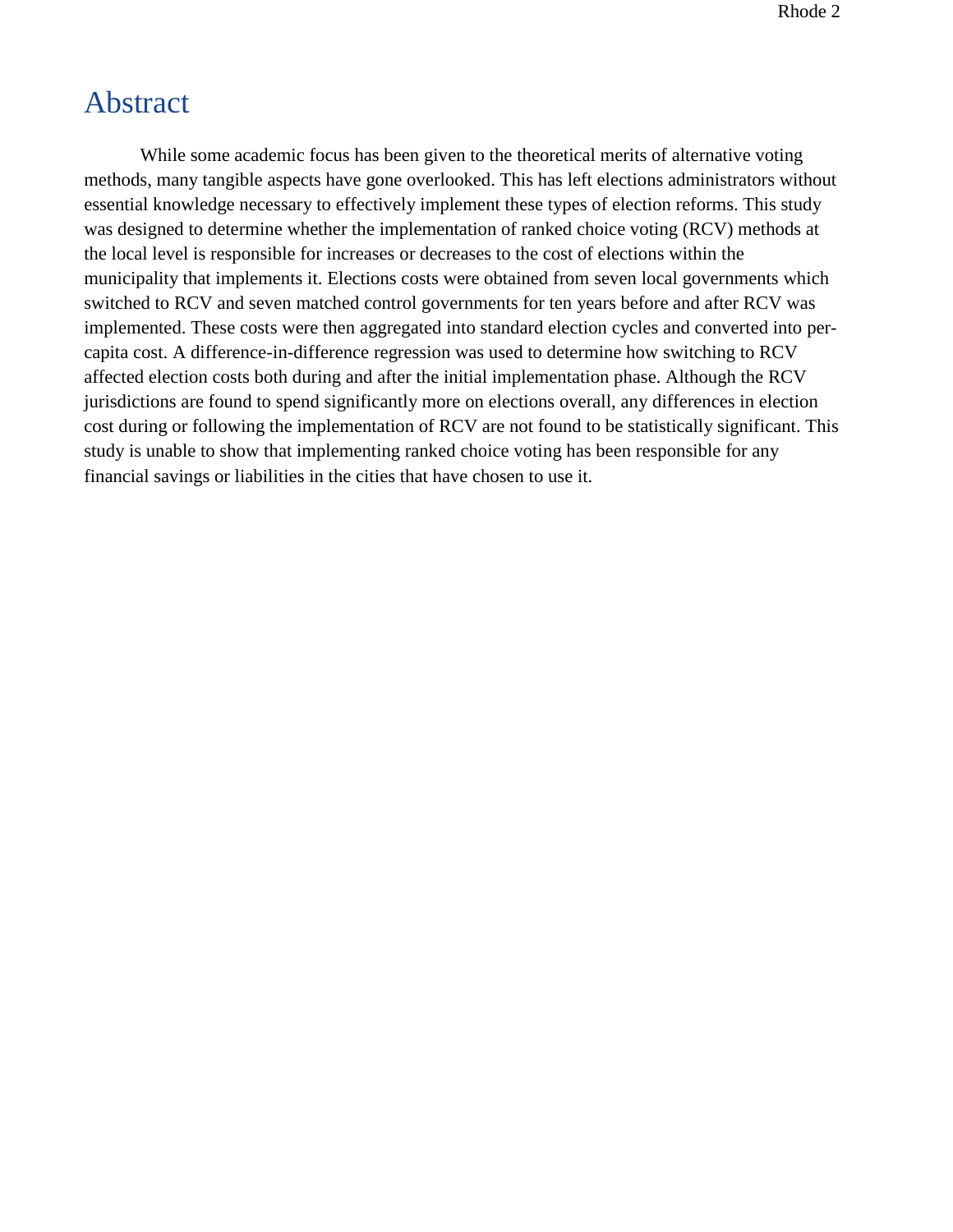### <span id="page-3-0"></span>Introduction

In the United States and other modern democracies, elections are one of the most fundamental components of the maintenance of government. By extension, problems in elections and electoral processes are threats to democracies themselves...and there are a lot of problems. Noncompetitive and gerrymandered districts, winner-take-all contests, unnecessary runoffs, and plurality winners detract from the ideals of a democratic society. It is imperative for electoral problems to be properly remediated in order to preserve the role of the citizen as central to the governing process.

The endeavor of reforming elections is as complex as it is important. Perhaps the most difficult challenge is determining where supposed democratic processes fall short. In what ways are elections failing to produce fair outcomes through democratic processes? Collectively, the perceived problems are numerous. Different people and group have pointed to a plethora of different phenomena as the cause of democratic shortcomings. In some jurisdictions, elections are notorious for low voter turnout, brutally negative campaigns, and winners who do not fully represent the diversity of their constituents (Anest, 2009). Under most electoral systems, voting paradoxes are present. This has been proven in the cases of the 2016 United States Presidential Primaries and in Danish Parliamentary elections (Kurrild-Klitgaard, 2017). Winning candidates have consistently and significantly benefited from undemocratic byproducts of their electoral processes. I all forms they take, electoral problems are present and impactful.

Scholars, policymakers, and citizens alike have long decried the existence of democratic problems. Still, their grievances commonly fail to be substantiated because evidence of problems in elections is often subjective, anecdotal, or unquantifiable. This makes tools and metrics that objectively describe democratic conditions indispensable. The progress made by academics in political science generally and election science specifically has produced new tools with which to measure both the problems that exist and the solutions proposed to fix them. Still, the measures created are not all-encompassing. There are many problems that remain without the tools necessary to describe and address them.

While democratic issues are surely multi-faceted, many can be attributed to the methods employed to elect policymakers. The most common electoral method in the United States is the plurality where each voter is allowed a single vote, regardless of the number of candidates running. The votes are then counted and the candidate with the most votes is declared the winner. Some variants require that the winning candidate receive a majority of the vote and will trigger a runoff between the top candidates if this threshold is not reached, but this is not universally required. These systems are problematic because in races where a large number of candidates seek election, either the winner could be selected with less than a majority of the vote, or multiple elections must be held to narrow the field down until someone reaches majority support. These elections are also prone to spoiler effects, are infamous for ferocious and trenchant campaign tactics, and fall short of ensuring that voters are fully able to express their preferences for all of the candidates.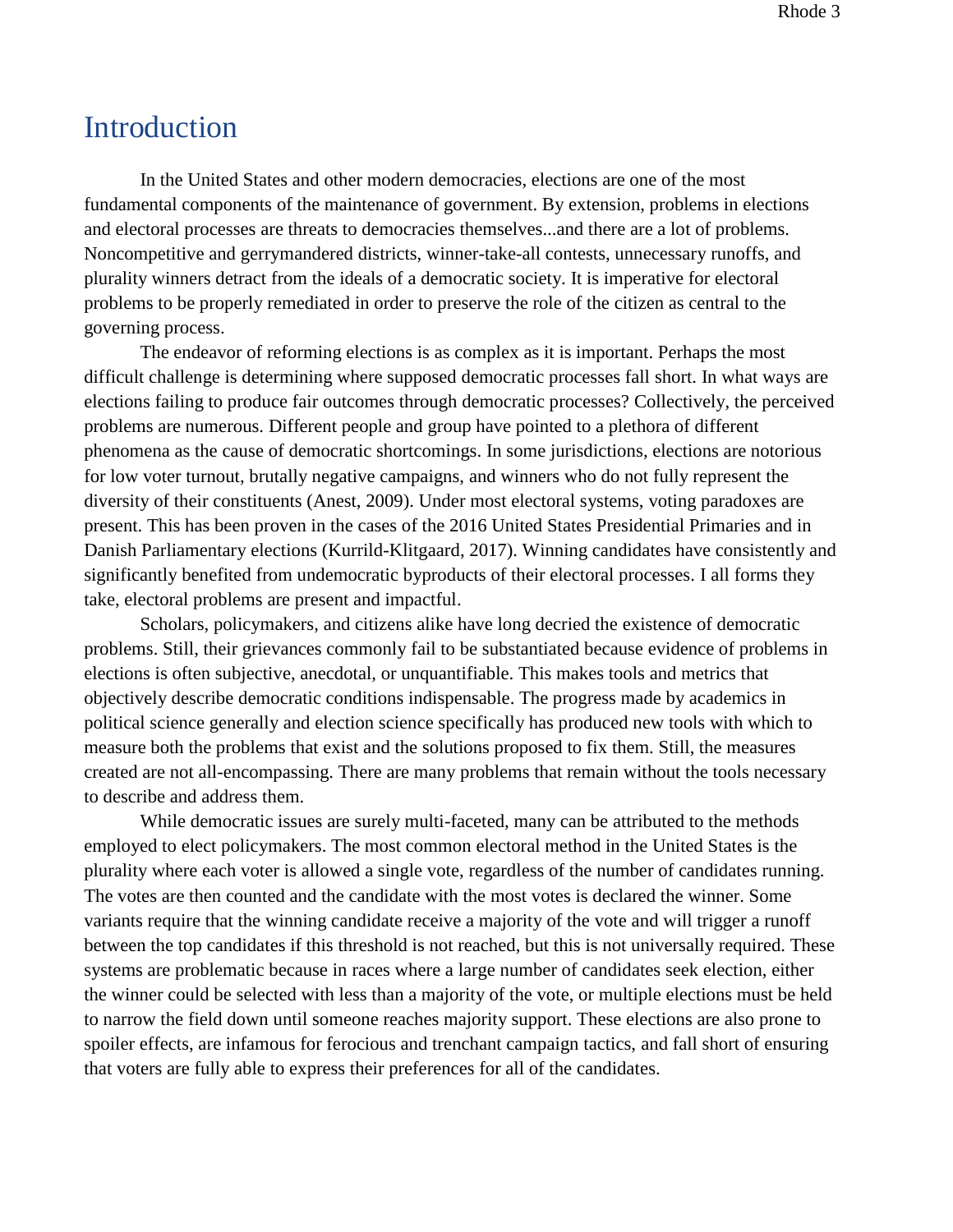The systematic problems related to voting methods are difficult to fix, but that does not mean that no solutions have been proposed. Of particular interest as a reform to current election processes is a transition to ranked choice voting methods (RCV). Two of such methods, instant runoff voting (IRV) and single transferable voting (STV) are the election models endorsed by many academics in the fields of political science and statistics. By allowing voters to rank the candidates instead of selecting just a single one, RCV has been hailed for its ability to allow voters to better express their full preferences towards all of the candidates. RCV has been supported as a reform that produces better outcomes by ensuring majority support for winners, increasing turnout, discouraging negative campaign tactics, and electing candidates that better represent the diversity of their communities (Anest, 2009).

Some of these claims have been challenged by RCV critics. Specifically, the claims that RCV brings about higher voter turnout has been disputed (Endersby and Towley 2014). It has also been alleged that the exhaustion of ballots in instant runoff tabulations dilutes the vote count so much that the winner may not actually have majority support (Burnett 2015). While candidates do have to attain a majority of non-exhausted ballots cast, this can be a lower number than the total number of valid ballots cast in the election. Still, even when the winning candidate does not receive a majority of all votes cast, they will receive more support than they would have in a simple plurality election.

Both theoretically and empirically, RCV offers a more democratic electoral process than the widely-used methods currently in place in the United States. Still, RCV is not without its practical shortfalls. A voting system is only as effective as it is implemented and RCV is often implemented improperly or inefficiently. RCV may be confusing to some voters. In some instances, this has led to concerningly high numbers of ballots that are spoiled or do not properly follow RCV directions (Neely, Blash and Cook, 2005). Spoiled and otherwise improperly completed ballots often reduce the pool of valid ballots and can concentrate influence in the hands of certain factions of voters.

This demonstrates an often-overlooked aspect of election reform: implementation. Few studies have been conducted to determine how the implementation of voting reform efforts influences their effectiveness. This leaves administrators in the dark on the best practices for seeing reform efforts like RCV through. It also disincentives policymakers from supporting reform efforts. In the last century, RCV has been repealed shortly after being passed in cities and states in nearly two-thirds of the jurisdictions in which it originally passed (Santucci, 2016). This includes in municipalities like Boulder, CO; Cincinnati, OH; and Ann Arbor, MI. Each of these cities repealed RCV in favor of plurality winners or runoff elections. In many aspects, there is absolutely no empirical or objective precedent to inform the proper implementation of RCV. This is a problem.

One particular shortcoming in the understanding of RCV implementation surrounds its financial effects. Proponents of RCV have long made the claim that it can be undertaken for cheaper than traditional plurality. They claim that by eliminating the need for primary and runoff elections, RCV will be responsible for a decline in the cost of elections to the jurisdictions that oversee them. These claims have never been sufficiently substantiated. The actual cost increases or savings brought about by RCV has not been the subject of any published study. Any claims regarding the effect that RCV has on election budgets is little more than speculation. This leaves a significant void in an important area of election administration. Without an understanding of the financial impact of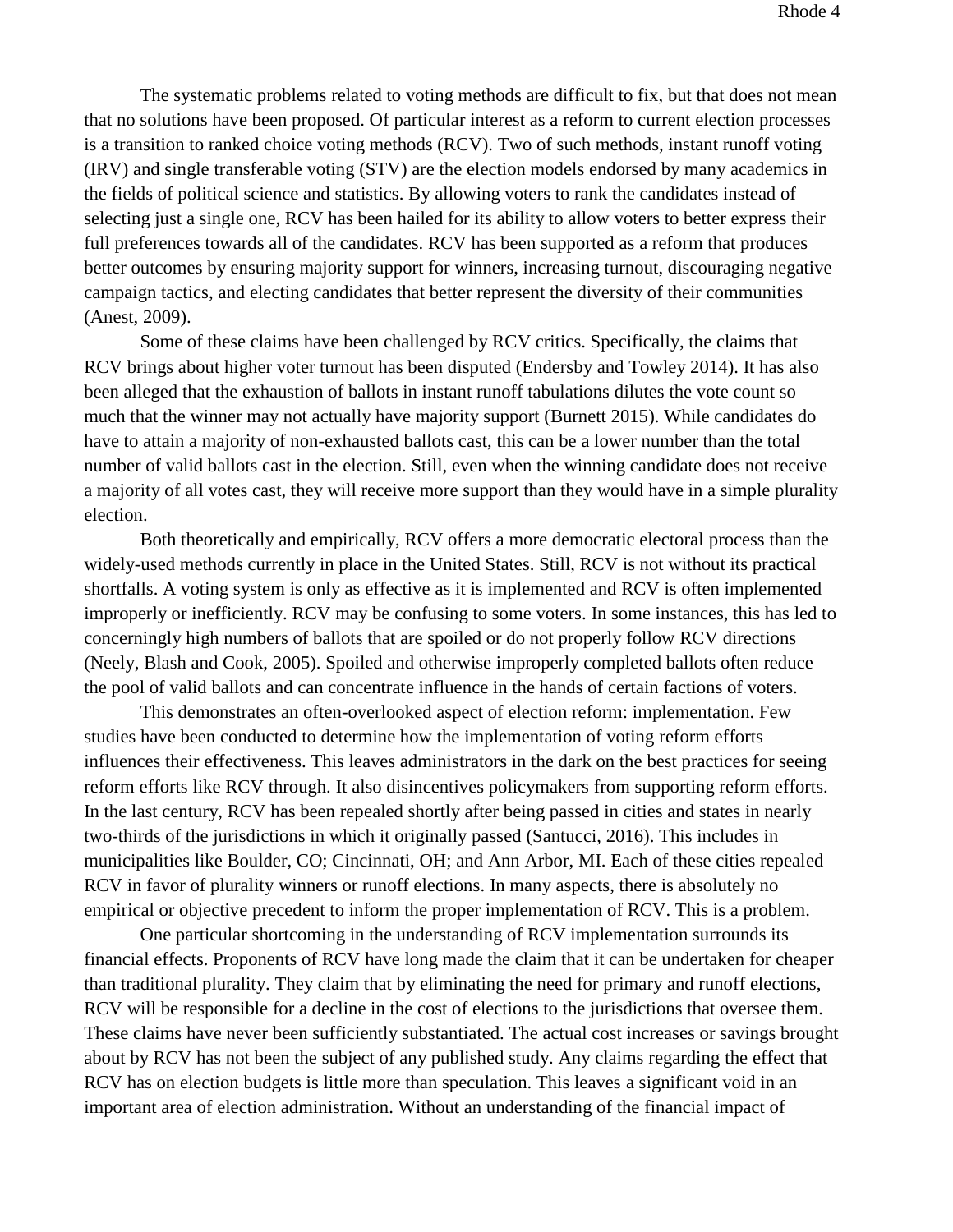undertaking electoral reforms like RCV, election administrators will be flying blind when trying to effectively implement them. Does implementing RCV at the local level change the cost of elections to the municipality? This paper will seek an answer to this question. By analyzing election cost data of municipalities that have implemented RCV in the last 20 years, the monetary costs and benefits of RCV can be revealed.

### <span id="page-5-0"></span>Methods

In the United States, the use of ranked choice voting has largely been limited to local jurisdictions. As of early 2018, ten different municipalities are actively utilizing some form of RCV to elect local officials. The majority of these cities first implemented RCV in the years between 2007 and 2011. The use of RCV is expanding, however. Two more municipalities and the state of Maine will also implement RCV later this year. The last decade has ushered in a new era of support for RCV not seen in more than fifty years. In the middle of the twentieth century, RCV saw a similar level of support as it was adopted in dozens of cities across the country.

Both historically and currently, RCV has taken numerous different forms when used. In some jurisdictions, like Telluride, CO and Portland, ME the use of RCV is limited to only one local race, such as mayor. In other cities, however, RCV is used more extensively to elect every official at the local level. This includes the mayor, city council, sheriff, and other municipal positions. Additionally, the exact type of RCV can vary as well. In jurisdictions that use districts and each race has only one winner, RCV usually takes the form of "instant runoff voting" (IRV). When it is used in multi-winner races – usually at-large council races – it takes the form of the "single transferable vote" (STV). Going even further, both IRV and STV can utilize different methods to eliminate candidates and redistribute votes. However, no matter the form of RCV, any city that uses it should be subject to the financial effects caused by it. For this reason, each of these disparities will be negated and any municipality that uses RCV to elect local officials in any capacity will be considered an "RCV city."

Because a significant number of the cities that currently utilize RCV have implemented it fairly recently, many records from the years surrounding its implementation remain intact and accessible. Here, each of the cities which have implemented RCV in the last twenty years and had it in place for at least three election cycles are subjects of examination. By looking at documented election costs for each city in the years surrounding RCV implementation, an aggregate spending pattern is discerned. This model is then compared with a similar model created from the election costs of control cities that do not utilize RCV over the same time period.

### <span id="page-5-1"></span>Variables

In this study, the type of election used by a given city is the explanatory variable. Ranked choice voting methods will be contrasted with standard voting methods. These include both majority-rule voting and plurality voting. Both methods are similar. They both usually entail a primary and a general election in which each voter is awarded one vote for each seat to be filled.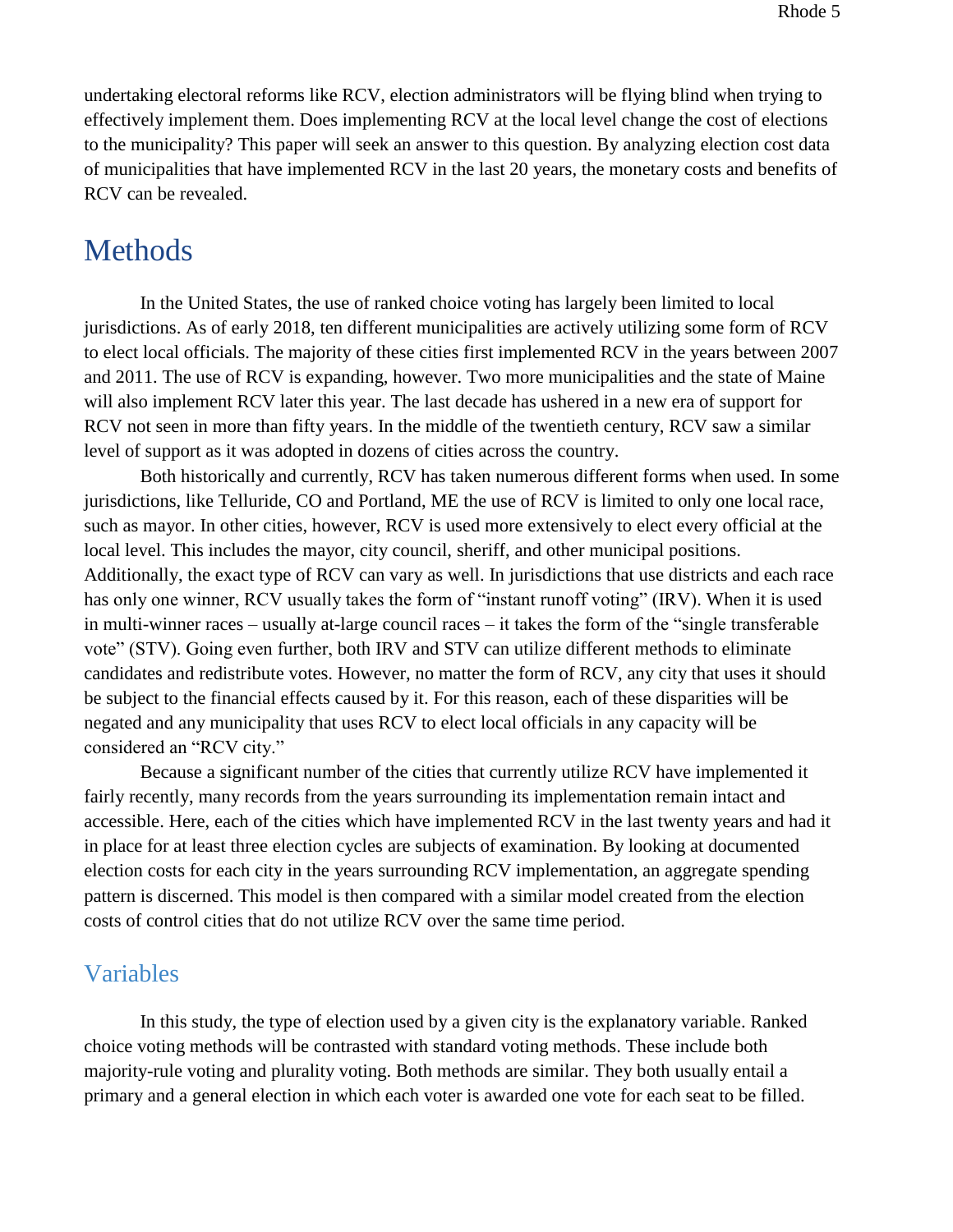Their use is both common and widespread throughout the United States. Under the plurality system, the candidate(s) with the most votes are certified as the winner(s). Under the majority system, the winning candidates must surpass a certain percentage of votes. This is usually 50 percent plus one but can be different for contests with more than one winner. A particularity associated with majorityrule voting is that when no candidate reaches the number of votes required to be elected, another runoff election is forced between the top contenders for the seat. This means that majority-rule votes can require three different elections in order to choose a winner for a single seat. Each of these elections will run a cost to the jurisdiction that oversees them.

The alternative under examination – RCV – inherently encompasses a broad range of different voting methods such as instant-runoff voting, single transferable voting, Borda counts, and Condorcet criterion. Only two of these methods – IRV and STV – have actually been used in elections in the United States. The cost of running RCV elections in these two forms has been the subject of much rhetoric. Proponents of RCV claim that it will save jurisdictions money by eliminating the need for unnecessary runoff and primary elections. Opponents argue that RCV drives up costs as it is inherently confusing to voters and can warrant public campaigns to educate the public on its use. Additionally, it requires special voting equipment in order to implement, which is often expensive to purchase. It can also require election workers work longer hours, potentially further driving up the costs.

These two classifications of voting systems are compared on the basis their financial cost. Because the interest is in the regular and ongoing aggregate cost of elections, there is a need to account for numerous relative discrepancies between cities. Different jurisdictions hold municipal elections during different times of the year and on different years themselves. In order to remediate these differences, the cost used is not the cost of particular elections or even the annual cost of elections. Instead, the aggregate biannual cost of elections is used. This is the total amount spent on all elections held in a two-year period. Additionally, in order to account for size differences in cities, the costs considered are marginal to the population of those cities. The dependent variable is thus the biannual marginal cost of elections for each city examined. This provides a fair metric with which all cities election costs can be compared equally.

### <span id="page-6-0"></span>Selection of Cities

Cities that conduct elections using RCV are the focus of this study. Because only eleven cities implemented RCV in the United States during the time period of focus, a random sample of these municipalities is not appropriate. Instead, efforts were made to include every municipality that utilizes RCV for election cost data with the intention of establishing a full census. Requests were sent to Berkeley, CA; Burlington, VT; Hendersonville, NC; Minneapolis, MN; Oakland, CA; Portland, ME; San Francisco, CA; San Leandro, CA; St. Paul, MN; Takoma Park, MD; and Telluride, CO. Even though Cambridge, MA still uses RCV for its local elections, it was excluded because it first implemented RCV in the 1940s, making its data antiquated and excessively difficult to obtain. From these cities, four (Minneapolis, MN; San Francisco, CA; Hendersonville, NC; and Portland, ME) were unable to produce sufficient records of election costs for the years requested and had to be excluded.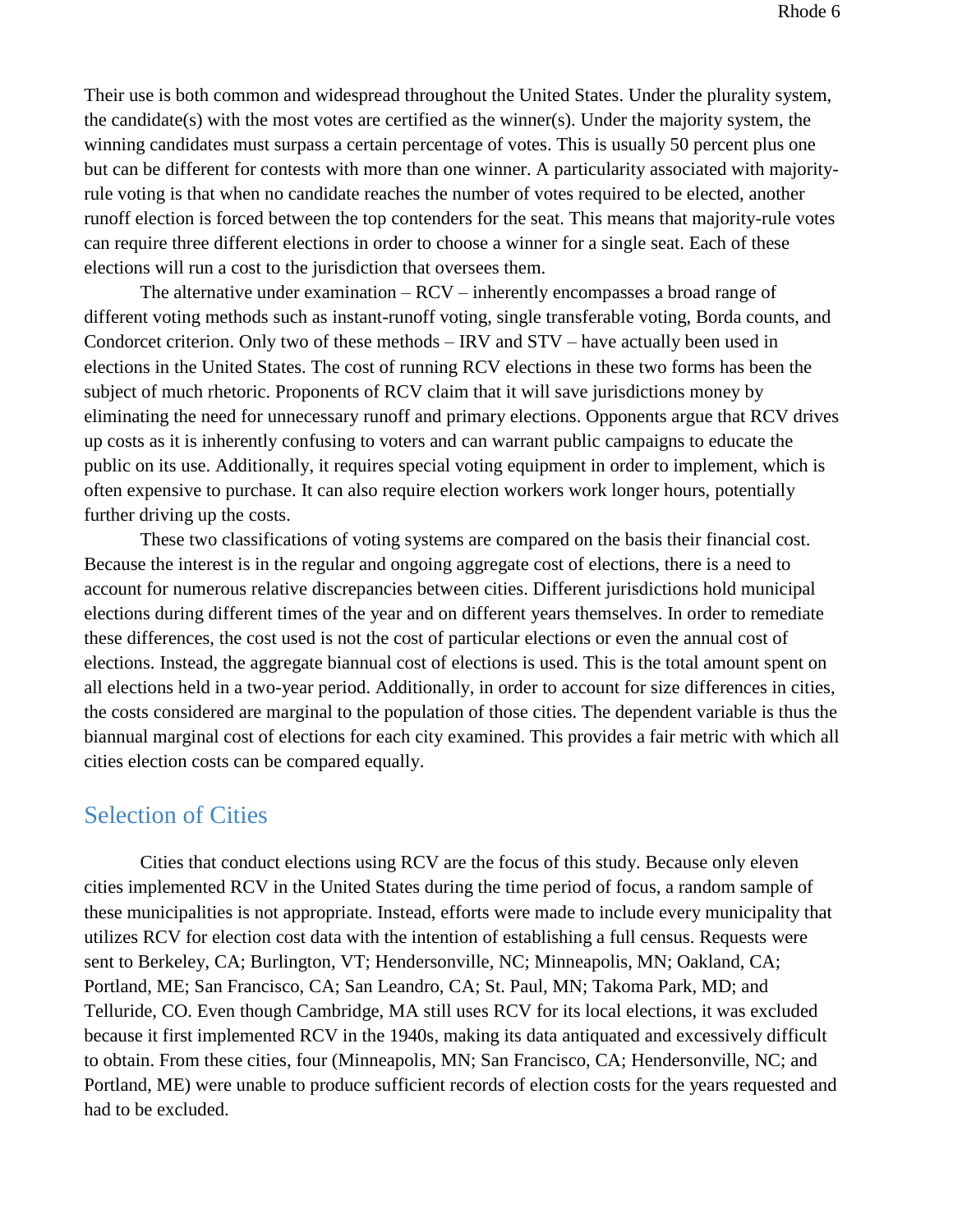Data from the eleven experimental RCV cities was then compared with data from control cities. Because the cities that have enacted RCV are not themselves a random sample of all municipalities throughout the country or even within their respective states, a random sample was not deemed appropriate to select the control cities. Instead, control cities were intentionally selected through a matching criterea. Six different variables were considered with the intention of identifying control cities that were as similar to the experimental cities as possible. The variables considered are outlined as follows.

#### <span id="page-7-0"></span>*Location (L)*

Because state laws, regional economies, governmental structures, culture, and other similar factors could alter the cost of elections to municipalities, control cities were evaluated based on their location. Cities within the same state as their corresponding experimental city were considered to best fulfill this consideration. When no other cities within the same state closely mirrored the experimental city, cities in the same region of the country were given precedence. The regions used are shown in Image 1*.*



**Figure 1** - Map of The United States by region

### <span id="page-7-1"></span>*Population (P)*

A city's population is one of its most defining traits. Bigger cities have larger and greater encompassing governments than small cities towns, and villages. More importantly, bigger cities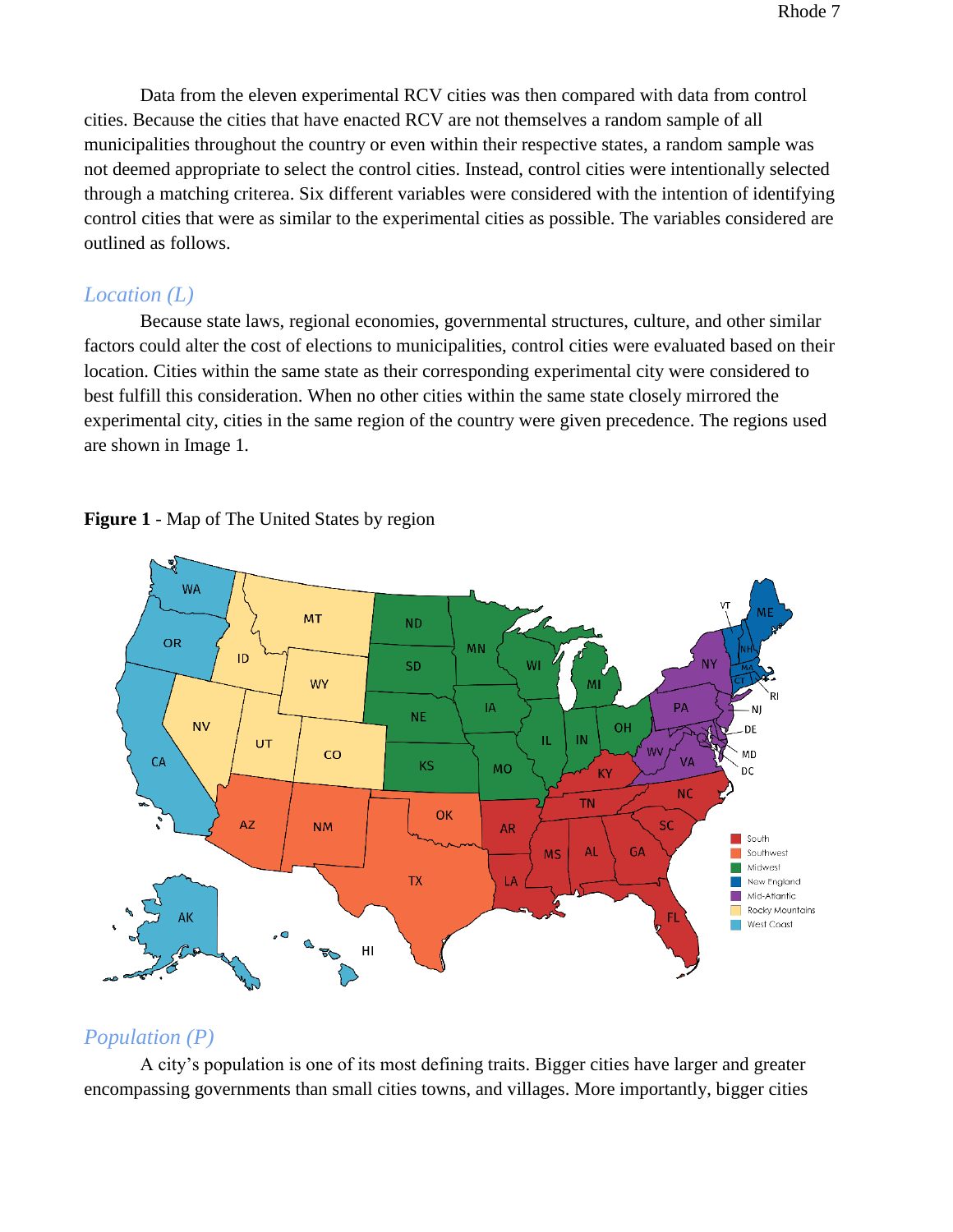generally have more expensive governments than smaller governments. For this reason, control cities were only considered if they had a population within 25% of the experimental city as of the 2010 census. Within this margin, cities with closer populations to the experimental cities were favored.

### <span id="page-8-0"></span>*Size of Municipal Annual Budget (B)*

In order to account for possible financial factors, control cities were evaluated on the amount of their annual expenditures. Both the total and marginal budget appropriations for the closest available year to RCV implementation was considered. Because municipal budgets varied significantly, total and marginal municipal appropriations for control cities had to fall within 50% of the appropriation of the respective experimental city. Cities with closer marginal and aggregate annual appropriations to the experimental city were favored.

### <span id="page-8-1"></span>*Election Cycle (C)*

Federal election cycles are four years, with elections in even-numbered years. These elections usually correspond with increased interest, higher voter turnout and increased election costs. Some states and municipalities hold their elections separately in odd-numbered years. In these cases, the aggregate and ongoing costs associated with elections can be higher than for jurisdictions that consolidate their elections on the federal cycle. Whether or not cities hold their own elections in odd-numbered years can be a factor in the total cost of elections to that city. For this reason, precedence was given to possible control cities that held elections on the same cycle as the corresponding experimental city.

#### <span id="page-8-2"></span>*Election Jurisdiction (J)*

Many municipalities do not run their own elections. Instead, they contract election services to counties and less commonly, private organizations. Counties and private companies are often able to achieve economies of scale that cities cannot by coordinating elections for numerous jurisdictions simultaneously. This is especially true in the cases of smaller municipalities. With this consideration in mind, municipalities whose elections are run by the same respective entity as the RCV municipality were favored as control cities.

### <span id="page-8-3"></span>*Political Makeup (PVI)*

Ranked choice voting is a progressive reform. Denying its connection to politics would be both misleading and academically irresponsible. While RCV itself is not inherently partisan, there are discernable political patterns in the cities in which it has been implemented. In order to account for the political culture and ideology of the municipalities, control cities were evaluated for their political makeup. The Partisan Voting Index (PVI) in the last two presidential elections was used to determine the political makeup of each city. Cities which more closely corresponded to the experimental city were favored.

No control city perfectly matched the experimental city that it was matched to. In the case of each RCV city, numerous potential control cities fit the general criteria outlined. A simple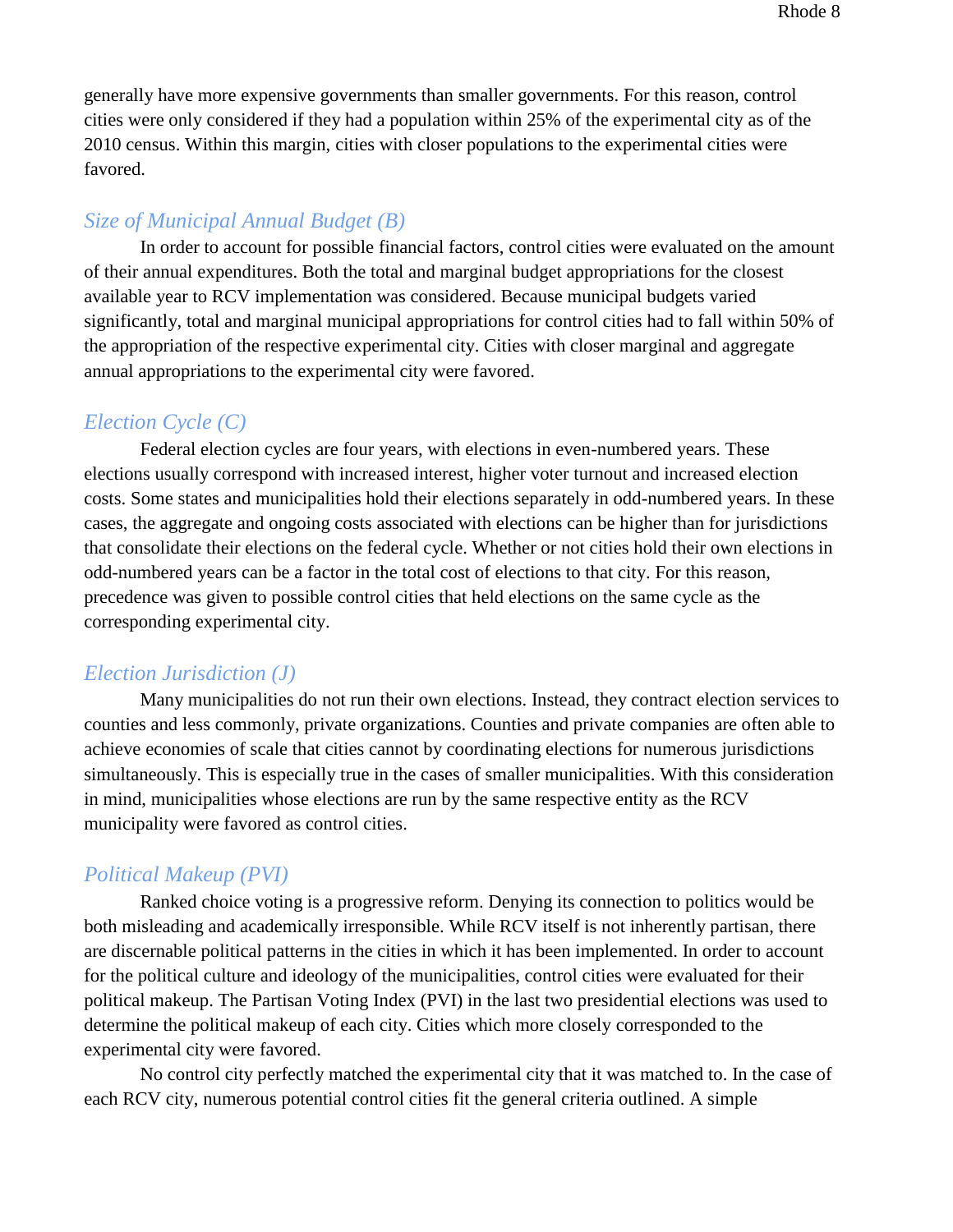mathematical process categorized the candidate control cities numerically. Each city started with five points. Cities lost one point each for being from a different state, being from a different region, conducting elections on a different cycle, and having a different entity responsible for conducting elections than the corresponding RCV city. Cities also lost points equivalent to the percentage it differed from the RCV city in aggregate budget size, marginal budget size, and political makeup. Finally, each city lost points equivalent to four times the percentage it differed from the experimental city in population.

Similarly = 
$$
5 - (\Delta L \cdot 2) - \Delta B - (\Delta P \cdot 4) - \Delta B - \Delta J - \Delta PVI
$$

For each RCV city, the candidate city with the highest score was used in the study as its matched control. The cities with the second and third highest score were retained as secondary and tertiary alternates. Only in cases where the selected control city was unable to produce sufficient election cost data, was the second candidate city utilized instead. This option was never utilized as each election cost data for every control city was obtained. The criteria and calculations used to evaluate the similarity of control cities to their experimental cities can be found in its entirety in Appendix A.

#### <span id="page-9-0"></span>**Constants**

The data collected for this study represents a large range of time. The elections examined were conducted over two decades between 1996 and 2016. This presents the possibility that cost data could be affected by ongoing economic factors. In order to account for this and ensure that data from each year is comparable, all election costs were adjusted for inflation according to the annual Consumer Price Index (CPI) to their 2017 equivalent.

The data also represents a diverse set of cities. The cities range from San Jose, Ca – which at 945,000 residents is the tenth most populous in the nation, to Telluride, CO with just over 2000 inhabitants. This represents a relative difference of over 40,000%. In order to ensure that data could be compared between cities of vastly different sizes, the actual cost was first divided by the city's total population. This reduced election costs to the marginal or per-capita cost instead of the total cost.

The cities examined held elections in cycles. Typically, municipal elections are held only every other year. The same is true for state and federal elections. Whether municipalities hold their elections on the same cycle as states and the federal government or not, this causes a natural pattern where election costs typically oscillate between relatively higher and lower expenditures in one-year increments. In order to account for this, election costs were aggregated into two-year summations beginning on January 1 of odd-numbered years and ending on December 31 of even-numbered years.

The cities examined implemented RCV during different election cycles. This makes comparing budgets before and after implementation difficult when the costs are plotted on the same timeline. Instead of using an actual timeline, the costs were considered relative to the year that RCV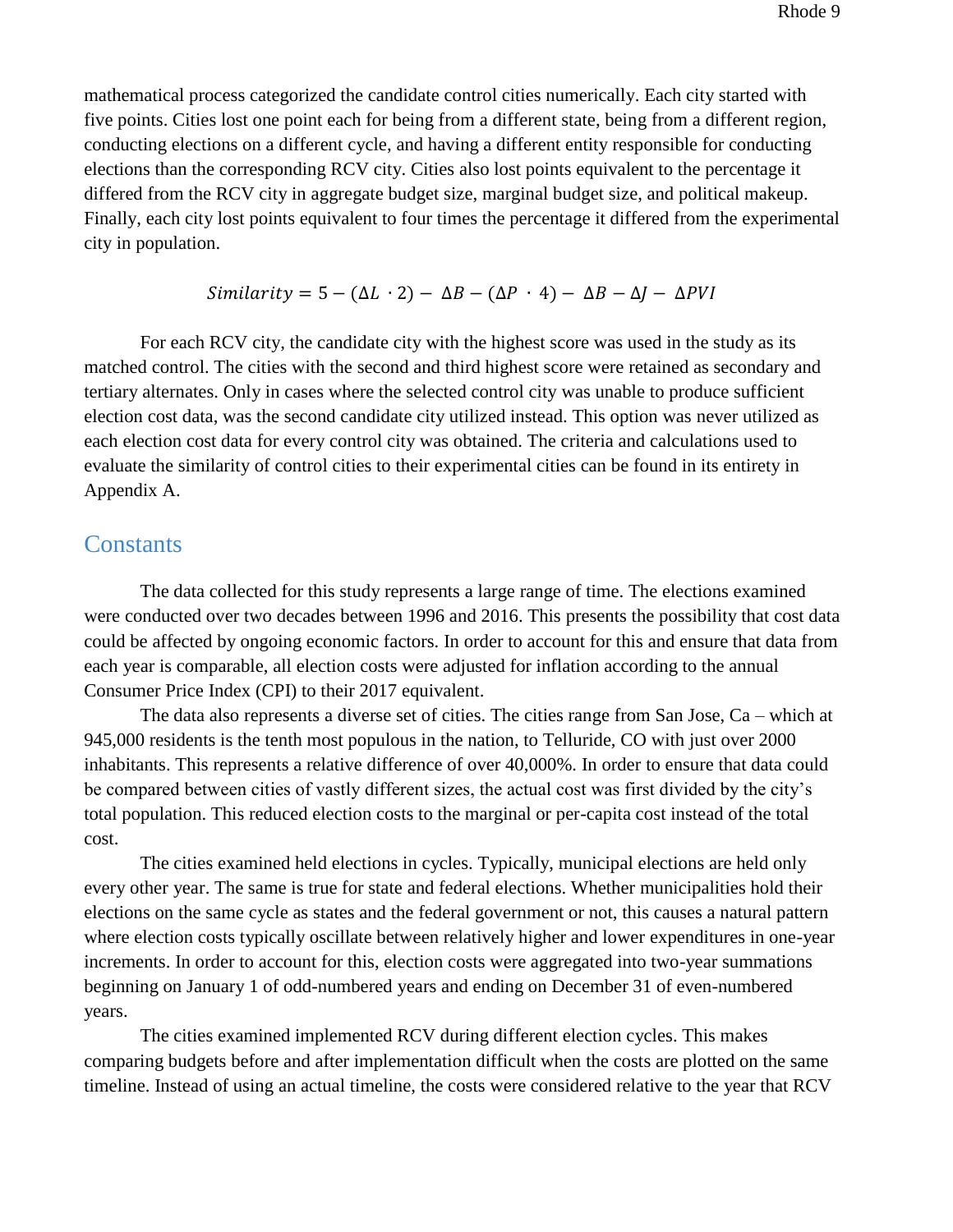was implemented in the experimental city. This enabled direct comparisons between cities that implemented RCV in different election cycles.

### <span id="page-10-0"></span>Data and Analysis

### <span id="page-10-1"></span>Hypotheses

 The action of interest for this study is a tangible change in elections to RCV. Logistically, this change comes after the policy is conceived, introduced, debated, and passed by policymakers. In some cases, the time lapse between these steps and RCV implementation is close to a decade or more. The actual changes that take place in the switch to RCV include things like purchasing new equipment and software, training (or retraining) elections administrators and staff, educating the public about the new voting methods, and conducting elections in accordance with RCV practices.

 These changes are not all sustained activities despite the fact that RCV becomes the permanent model for conducting elections. This means that any cost changes that stem from differences in the ways elections are conducted should be permanent so long as RCV is utilized in the municipality. The other activities, however, are not expected to be ongoing. They are one-time actions. As such, any cost differences that they cause should also be acute to the election cycle that they occur in. This distinction breaks the timeline of RCV implementation into three phases.

First, there is the "before implementation" (*T*0*)* period which represents all elections prior to the first short-term expenditures. Next is the "during implementation" (*T*1*)* phase. This consists of the expenses associated with actually switching to RCV in the first election cycle that utilizes it. This is similar to an adjustment period for the elections officials and the voting citizens. Finally, there is the "after implementation" (*T*2*)* phase. This consists of the elections that take place after RCV is fully in use. By this time, administrators and citizens should be acquainted with RCV and fully prepared to conduct elections using it. This understanding of RCV implementation informs hypotheses of how RCV will or will not influence the cost of elections.

#### <span id="page-10-2"></span>*Hypothesis 1*

 $H_{0,1}$ : The average cost of election cycles before implementation is the same in RCV cities and control cities.

$$
H_{O,1}: \mu_{T0,RCV} = \mu_{T0,CONTROL}
$$

 $H_{A,1}$ : The average cost of election cycles before implementation is not the same in RCV cities and control cities

$$
H_{A,1}: \mu_{T0,RCV} \neq \mu_{T0,CONTROL}
$$

Because no tangible actions have been taken to begin implementing RCV at this stage, there is no discernable reason that election costs should be different in experimental cities than in control cities. All cities utilize plurality or majority-rule elections and no cities have undertaken any significant actions that should cause significantly higher or lower election costs than the other. Additionally, control cities were chosen because of their similarity to corresponding RCV cities on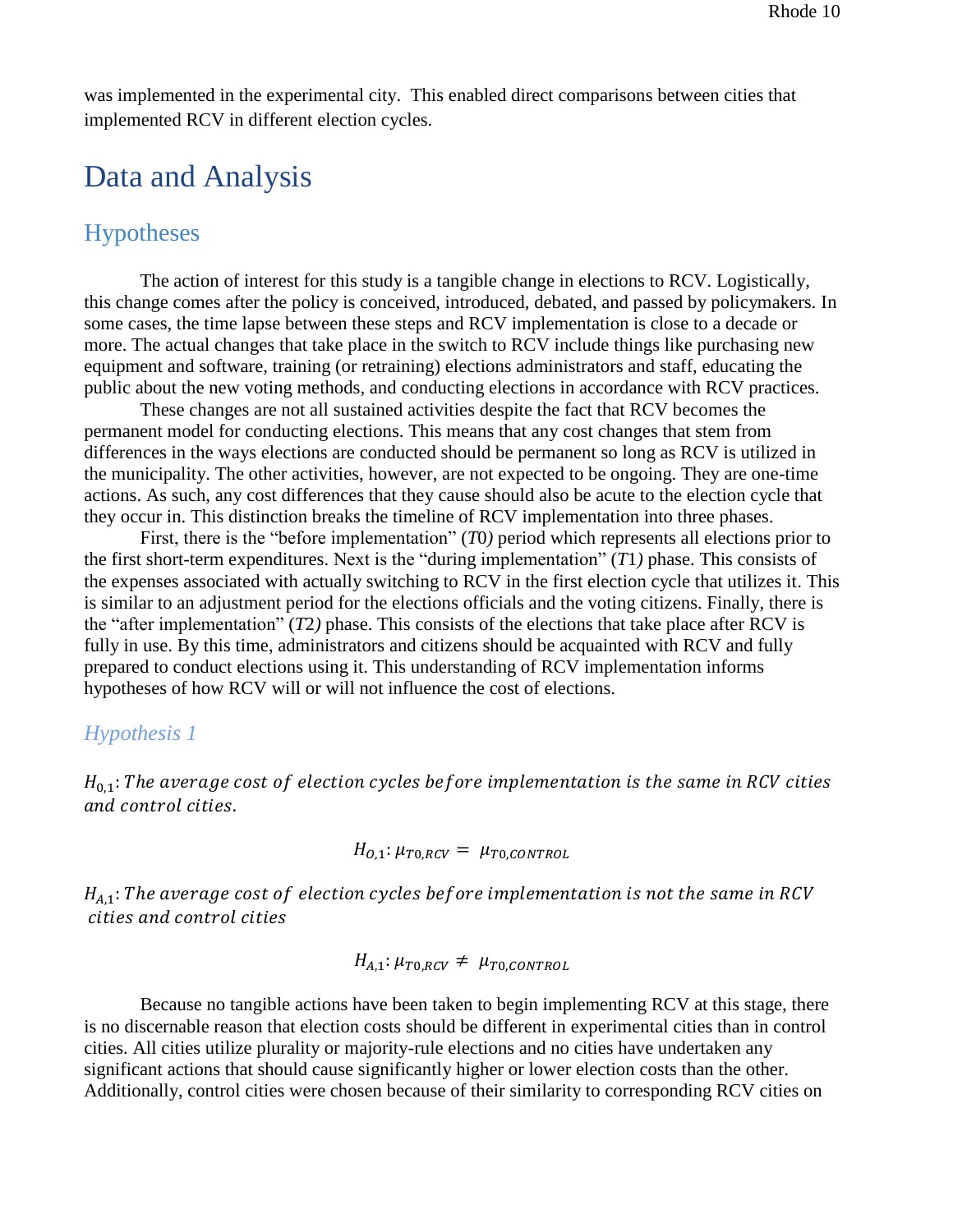things like size, budget, and location. This is sufficient to satisfy the parallel trend assumption. While it is possible that an unknown variable that is inherently present or absent in RCV cities influences how much the city spends on elections in the years before RCV is implemented, such a variable should continue after RCV is implemented and can therefore be accounted for in calculated regressions.

#### <span id="page-11-0"></span>*Hypothesis 2*

 $H_{0,2}$ : The average change to the cost of election cycles during implementation is the same in RCV cities and control cities.

$$
H_{O,2}: \Delta \mu_{T1,RCV} = \Delta \mu_{T1,CONTROL}
$$

 $H_{A,2}$ : The average change to the cost of election cycles during implementation is not the same in RCV cities and control cities.

$$
H_{A,2}: \Delta \mu_{T1,RCV} \neq \Delta \mu_{T1,CONTROL}
$$

 The initial implementation phase may be the busiest for RCV cities. Municipalities are on the hook for updated or new voting machines and tabulation software. The election officials must learn about the inner workings of RCV in order to run the elections. Some cities also undertake voter education efforts. All of these constitute costs that are likely to increase total spending on elections; some of them could be quite substantial. While any additional costs borne during the initial implementation should vary by municipality, it seems at least possible that they will constitute a significant aggregate cost. Based on this observation, it is reasonable to predict that the cost of elections will be different in the election cycles surrounding the initial implementation of RCV.

#### <span id="page-11-1"></span>*Hypothesis 3*

 $H_{0,3}$ : The average change to the cost of election cycles after implementation is the same in RCV cities and control cities.

$$
H_{O,3}: \Delta \mu_{T2,RCV} = \Delta \mu_{T2,CONTROL}
$$

 $H_{A,3}$ : The average change to the cost of election cycles after implementation is not the same in RCV cities and control cities.

$$
H_{A,3}: \Delta \mu_{T2,RCV} \neq \Delta \mu_{T2,CONTROL}
$$

 In the election cycles succeeding the implementation of RCV, there are not any additional foreseen short-term or infrastructural costs that would not also be borne by the maintenance of plurality or majority-rule voting methods. RCV is touted for its ability to eliminate unnecessary elections entirely. With RCV, runoff elections are rendered unnecessary as the ballots can be tabulated to determine a definite majority winner every time. In the same capacity, RCV would allow primaries to be skipped as a majority winning candidate can be determined even when there are many candidates in the same race. Not all jurisdictions that implement RCV do so without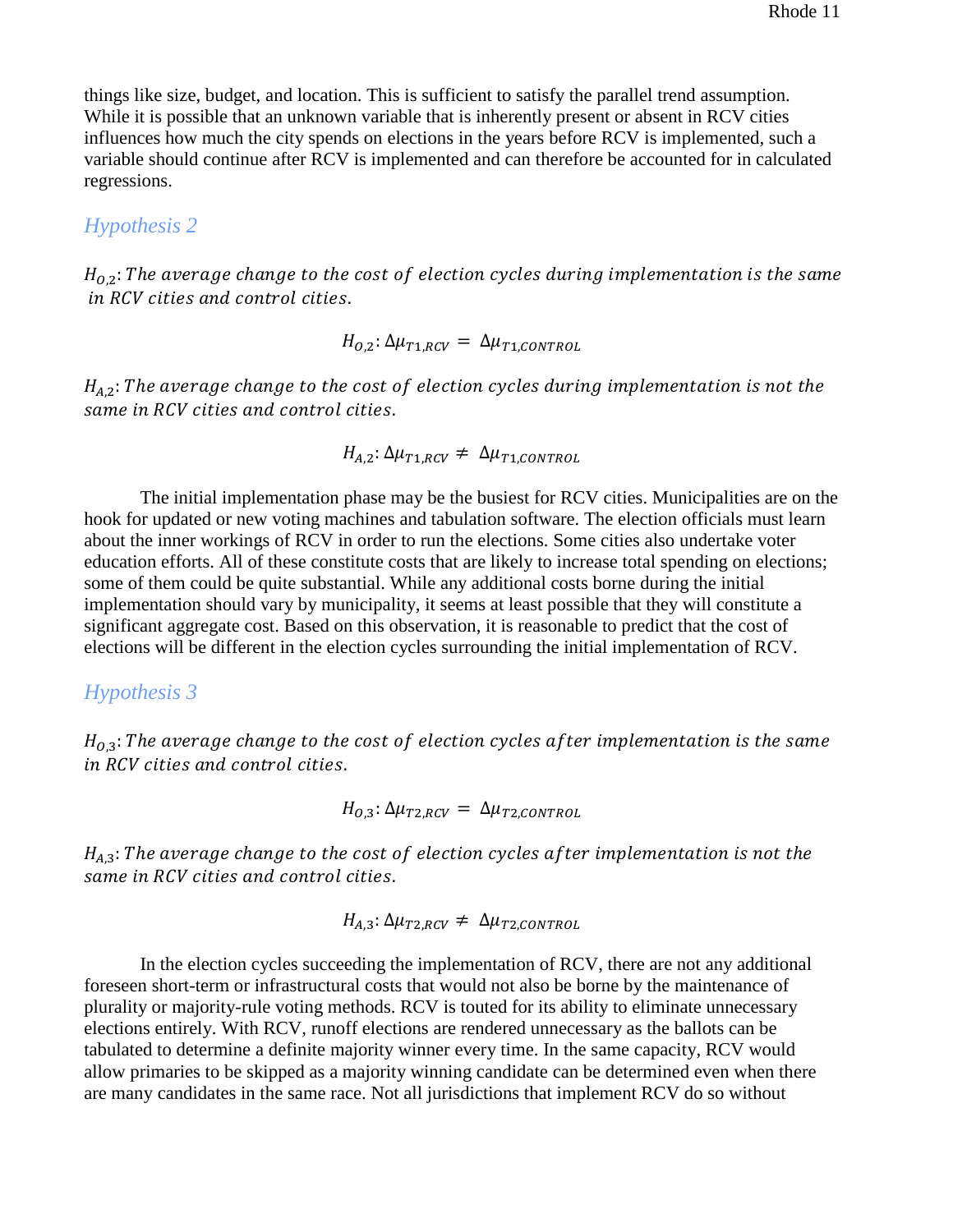primaries, but the option does allow municipalities to forgo them. By allowing municipalities to hold fewer elections, RCV may offer a means to similarly reduce the aggregate cost of elections. With this premise, it can be predicted that election costs will be different for RCV municipalities in the years following RCV implementation.

### <span id="page-12-0"></span>Findings

 Data were collected from 14 different municipalities on the cost of municipal elections. In total, election costs from 239 elections were aggregated into 111 election cycle totals. Each of these election cycles was then given two different quantifiers to identify its status as a control or experimental election cycle, and its status relative to RCV implementation. Election cycles that occurred in control jurisdictions were quantified as 0, while RCV (treatment) jurisdictions were quantified as 1. Similarly, election cycles that took place before RCV was initially implemented were quantified as *T*0. Election cycles where RCV was initially implemented were quantified *T*1, and cycles succeeding initial implementation were quantified *T*2.

These quantifiers created six different categories which election cycles could fall under. For each category, the mean and standard deviation were calculated. This is shown numerically in table 2 and graphically in figure 2. A full table of all election cycle costs is available in Appendix B.

| <b>Table 2:</b> Election cycle costs |          |               |               |              |  |  |  |  |  |  |
|--------------------------------------|----------|---------------|---------------|--------------|--|--|--|--|--|--|
|                                      |          | Before $(T0)$ | During $(T1)$ | After $(T2)$ |  |  |  |  |  |  |
| Control $(0)$                        | $\mu$    | \$1.24        | \$1.46        | \$1.54       |  |  |  |  |  |  |
|                                      | $\sigma$ | 0.356         | 0.819         | 0.485        |  |  |  |  |  |  |
| RCV (1)                              | и        | \$3.39        | \$4.04        | \$3.49       |  |  |  |  |  |  |
|                                      |          | 0.485         | 1.162         | 0.721        |  |  |  |  |  |  |

**Figure 2:** Average marginal election cost



This categorization allowed a difference-in-difference regression to be run on the election costs in two different capacities. First, election cycles where RCV was initially implemented could be compared to the cycles prior to its implementation. This allowed any election cost increases or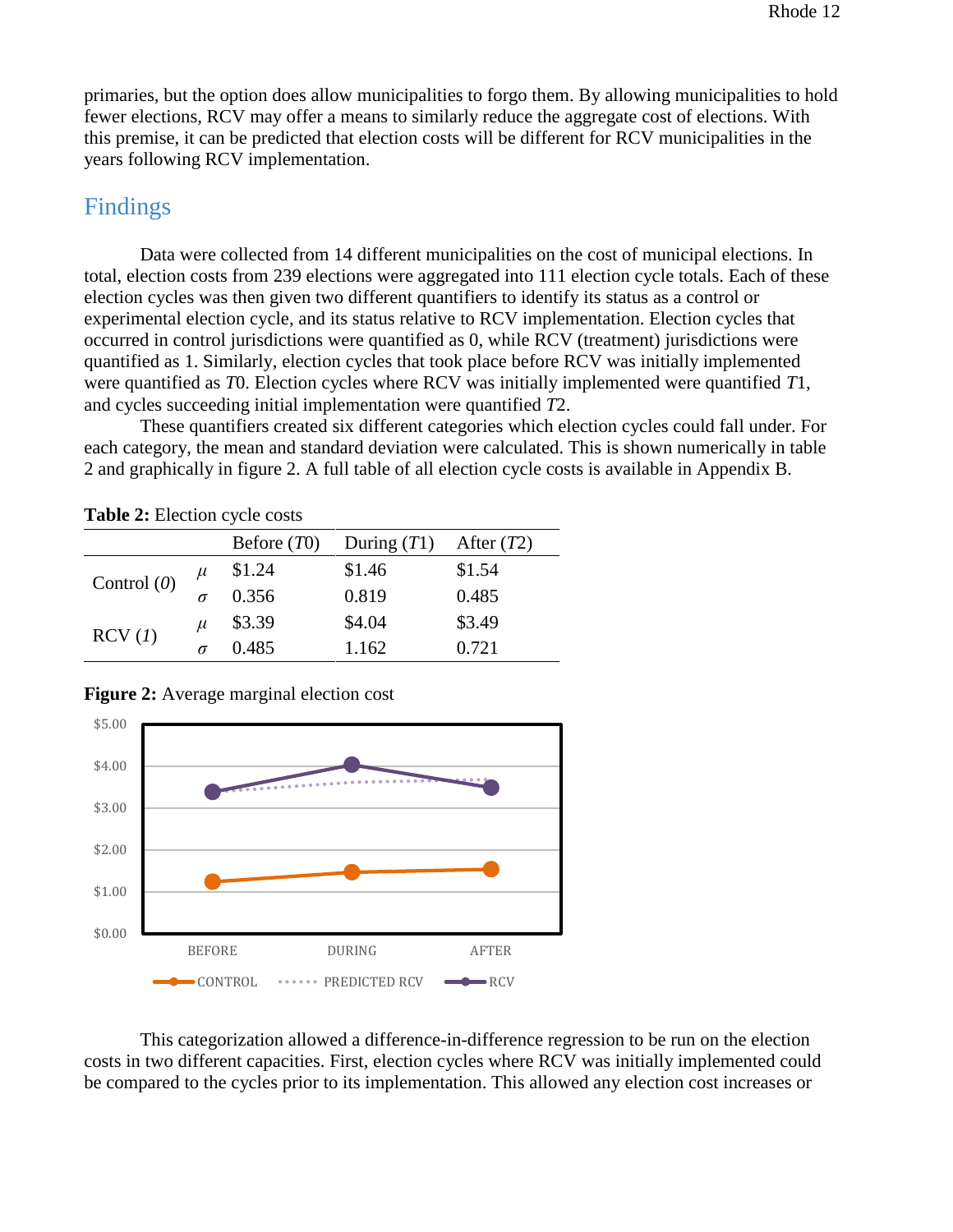decreases caused by RCV at its implementation point to be identified. This calculation is shown as follows.

|         | Cost   Coef. | SE    |      | Z-Score P-Score | [95% Conf. Int.] |       |
|---------|--------------|-------|------|-----------------|------------------|-------|
| TΙ      | 0.227        | 0.819 | 0.28 | 0.784           | $-1.409$         | 1.860 |
| RCV I   | 2.151        | 0.513 | 4.20 | 0.000           | 1.128            | 3.175 |
| T & RCV | 0.424        | 1.162 | 0.37 | 0.716           | $-1.895$         | 2.744 |
| cons    | 1.236        | 0.356 | 3.47 | 0.001           | 0.525            | 1.947 |

**Table 3 –** During implementation difference in difference regression

Before examining the effects of introducing RCV into experimental municipalities, one observation is prevalent about the control and RCV groups. In the years before RCV was implemented, the cities that would implement it spent more per election cycle than control cities. While control municipalities spent just \$1.24 per person per cycle, RCV cities spent \$3.39. This is an initial difference in expenditures of \$2.15. Put another way, RCV cities initially spent nearly three times more on elections than the control cities. Given that the standard deviation of this difference was just 0.485, this difference is statistically significant. The average cost of elections in control cities initially falls 4.43 standard deviations from that of control cities. This equates to a p-score of less than 0.001. The first null hypothesis – that the average cost of election cycles before implementation in RCV cities will be the same as control cities can be rejected.

This regression also shows that RCV election cycles were on average more expensive during the implementation phase than before it and that RCV cities election expenses increased by a larger magnitude on average than control cities during the implementation election cycles. Control cities saw average election cycle cost increases of \$0.23 per person while RCV cities saw marginal expenditures rise by an average of \$0.65. This revealed that RCV cities saw an average election cycle cost increase of \$0.42 per person more than would be otherwise expected when they first implemented RCV. Not only is this cost difference quite small, it also carries a standard error of 1.162. This places the observed difference at less than 0.4 standard deviations from the observed difference of the control sample. This gives the regression a p-score of 0.784. This \$0.42 difference observed in RCV cities is not statistically significant. For this reason, the null hypothesis that the average change to the cost of election cycles during the implementation of RCV is the same as control cities cannot be rejected.

The second calculation examined the ongoing costs of RCV elections after implementation. All election cycles quantified as *T*2 were compared with the elections quantified as *T*0. By comparing these election cycles directly and omitting cycles quantified as *T*1*,* it was possible to determine how much it has cost to facilitate RCV elections on an ongoing basis after its initial implementation. This calculation is shown below.

|                  | Cost   Coef.    | SE    |              |       | Z-Score P-Score [95% Conf. Int.] |       |
|------------------|-----------------|-------|--------------|-------|----------------------------------|-------|
|                  | $T$ 0.306 0.541 |       | $0.57$ 0.574 |       | $-0.769$                         | 1.381 |
|                  | RCV 2.151       | 0.485 | 4.43         | 0.000 | 1.188                            | 3.115 |
| $T & RCV$ -0.204 |                 | 0.721 | $-0.26$      | 0.792 | $-1.735$                         | 1.327 |
| cons             | 1.236           | 0.337 | 3.67         | 0.000 | 0.566                            | 1.905 |

**Table 4 –** After implementation difference in difference regression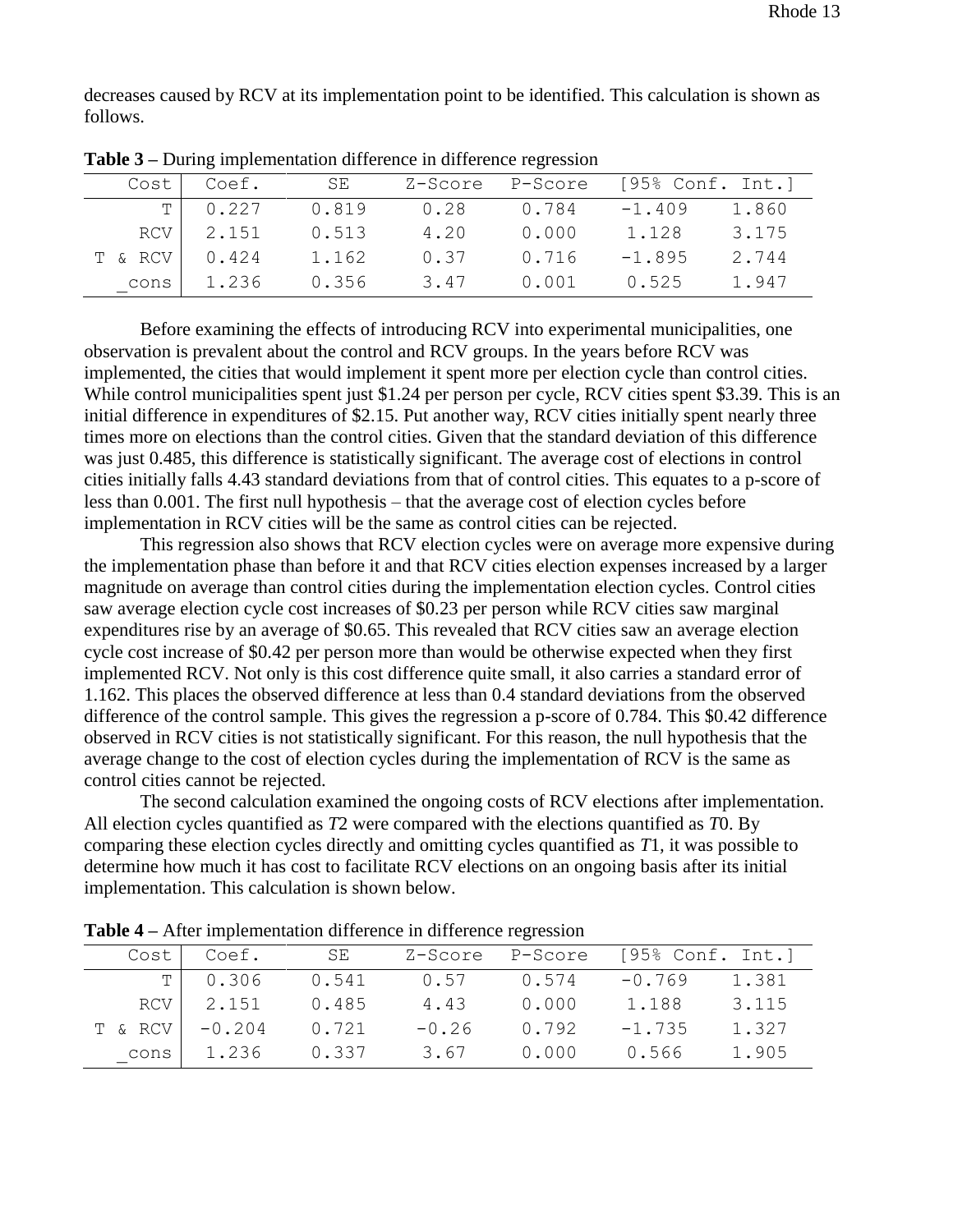Like the first regression for *T*1, this regression for *T*2 shows that election cycles cost significantly more in RCV cities than in control cities. While control cities saw an average marginal increase in expenditures on elections of \$0.30, RCV cities averaged a \$0.10 marginal increase in spending on elections per cycle. This equates to a difference of \$0.20 in favor of RCV jurisdictions. This difference is smaller than the one observed during the RCV implementation (*T*1). It also has a smaller standard error of 0.721. This places the observed decrease in cost of elections after RCV implantation one-quarter of a standard deviation from where it was predicted to be. It carries a pscore of 0.792. Just as with the first regression, this difference is not statistically significant. Consequently, the second hypothesis – that the average change to the cost of election cycles after implementation in RCV cities is not the same as control cities also cannot be rejected.



**Figure 3:** Difference in difference of RCV election cycle costs

### <span id="page-14-0"></span>Discussion

### <span id="page-14-1"></span>Challenges and Limitations

There are a few considerations that should be made in order to place this study in the proper context. First, it is possible that the data examined were affected by nonresponse bias. This study sought to collect election cost information from eleven RCV municipalities and eleven matched control municipalities. Of these jurisdictions, four were unable to produce records that were reliable and comprehensive enough to be included in the analysis. This amounted to a response rate of 64% percent. Of the cities that could not produce sufficient records, all four were RCV cities. This was particularly unfortunate as it required the exclusion of the data from the city's matched control as well. It also puts forth the possibility that each of the RCV cities that could not produce election cost data share some unknown but important characteristic that would go underrepresented by their exclusion.

Second, the data used in this study was less extensive than would have been optimal. It was obtained from no more than fourteen different municipalities. It encompassed no more than 111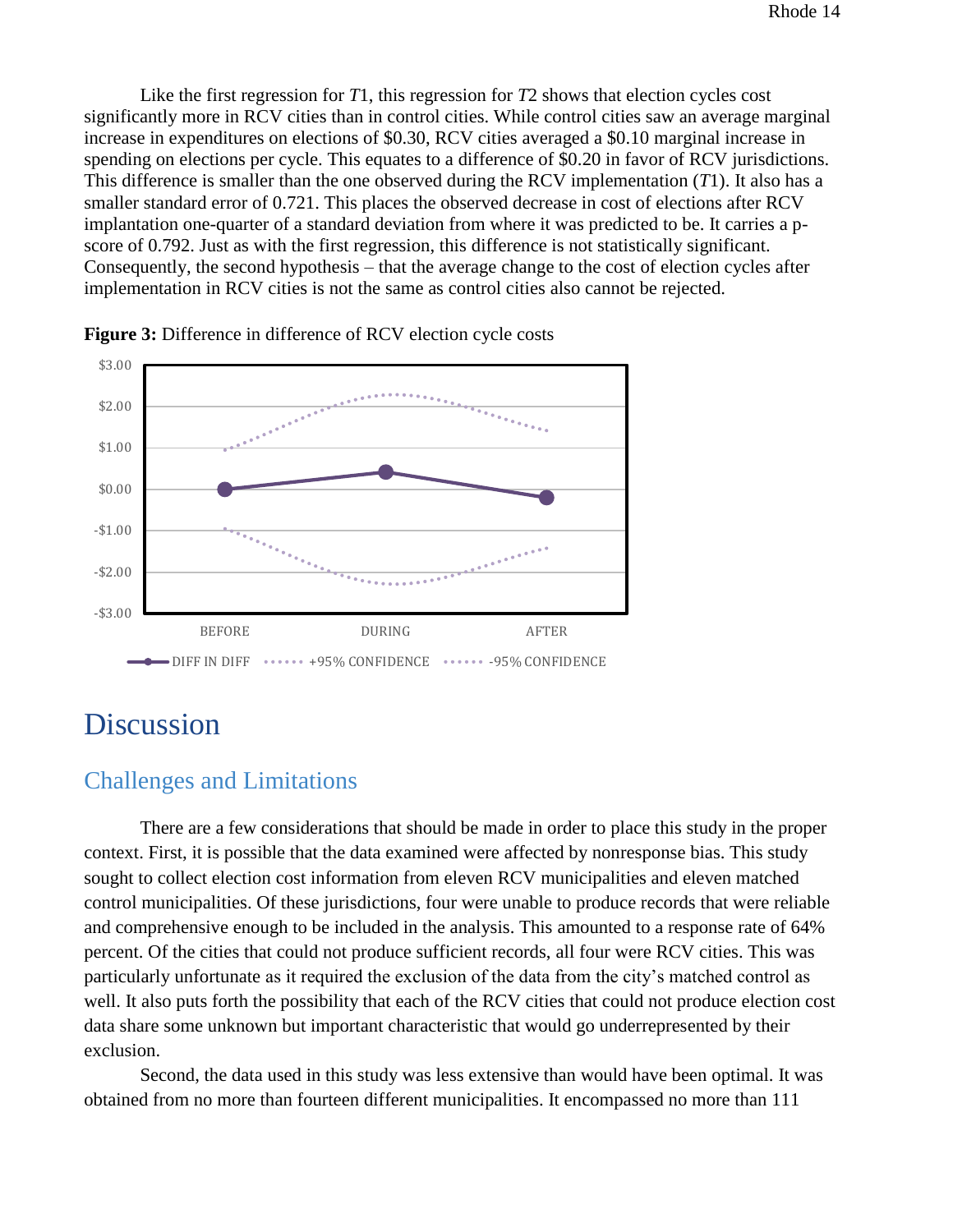election cycles, which were broken down into six different classifications. This sample size is less than optimal. Unfortunately, the nature of RCV elections limits the quantity of data available. The number of jurisdictions that have undertaken electoral reform to utilize RCV is relatively small. This will continue to be a limiting factor in data collection until RCV becomes a more prevalent voting method. Additionally, time itself made some election cost data difficult, if not impossible to obtain. Both legal document retention schedules and technological advancements presented barriers to older and antiquated information. Unfortunately, these will likely continue into the foreseeable future and will consequently remain obstacles to future knowledge.

Third, the type of RCV implemented in each examined city varied both in the exact processes used and the extent to which it was used. In different jurisdictions, RCV was used in single-winner and multi-winner races. In most single-winner races, the "instant runoff" method was used. In multiwinner races, however, multiple different tabulation rules were utilized to select winners. In some cities, RCV was only used in some of its electoral races. In Telluride, CO, for example, RCV was only used in the mayoral race. This varying use of RCV could have influenced the extent to which its implementation affected election costs.

Finally, the findings from this study are not meant to be representative of all cities throughout the United States. While the cities examined come from ten different states in all regions of the country, they are not a representative sample of American Cities. Cities that have chosen to implement RCV are not random. They have many traits that make them a unique group of municipalities. By even choosing to implement RCV, they could be considered outliers in the context of American cities. Because the cities that make up this study are not a random or representative sample of the entire country, neither are the findings derived. This limits any conclusions to being descriptive of what has happened thus far in jurisdictions that RCV has been implemented. It would be improper to expect the conclusions of this study to perfectly predict what would happen in other cities that chose to implement RCV in the future.

### <span id="page-15-0"></span>**Conclusion**

Overall, election cycle cost data of cities that have implemented RCV shows that any change to the cost of elections either during or after the switch to RCV is not statistically significant. The observed cost change during RCV implementation was a small \$0.42 increase that equated to less than one-half of a standard deviation of what would be expected. A similar observation was made for elections following RCV implementation where the \$0.20 savings were approximately onequarter of a standard deviation from what was expected. Neither monetary savings nor additional expenses can be directly attributed to the use of RCV at the municipal level.

One interesting finding was that cities that utilized RCV spent inordinately more on elections than cities that did not. This was substantiated by an observed cost that was more than five standard deviations greater than predicted. This finding was true before, during, and after RCV was implemented. It can be presumed from this finding that the cities that have implemented RCV thus far truly are unique in some regard. Despite attempts to control for variables that could inflate election spending, there are one or more unknown factors existent in the cities that have chosen to utilize RCV that have consistently increased their election expenditures. This was the case long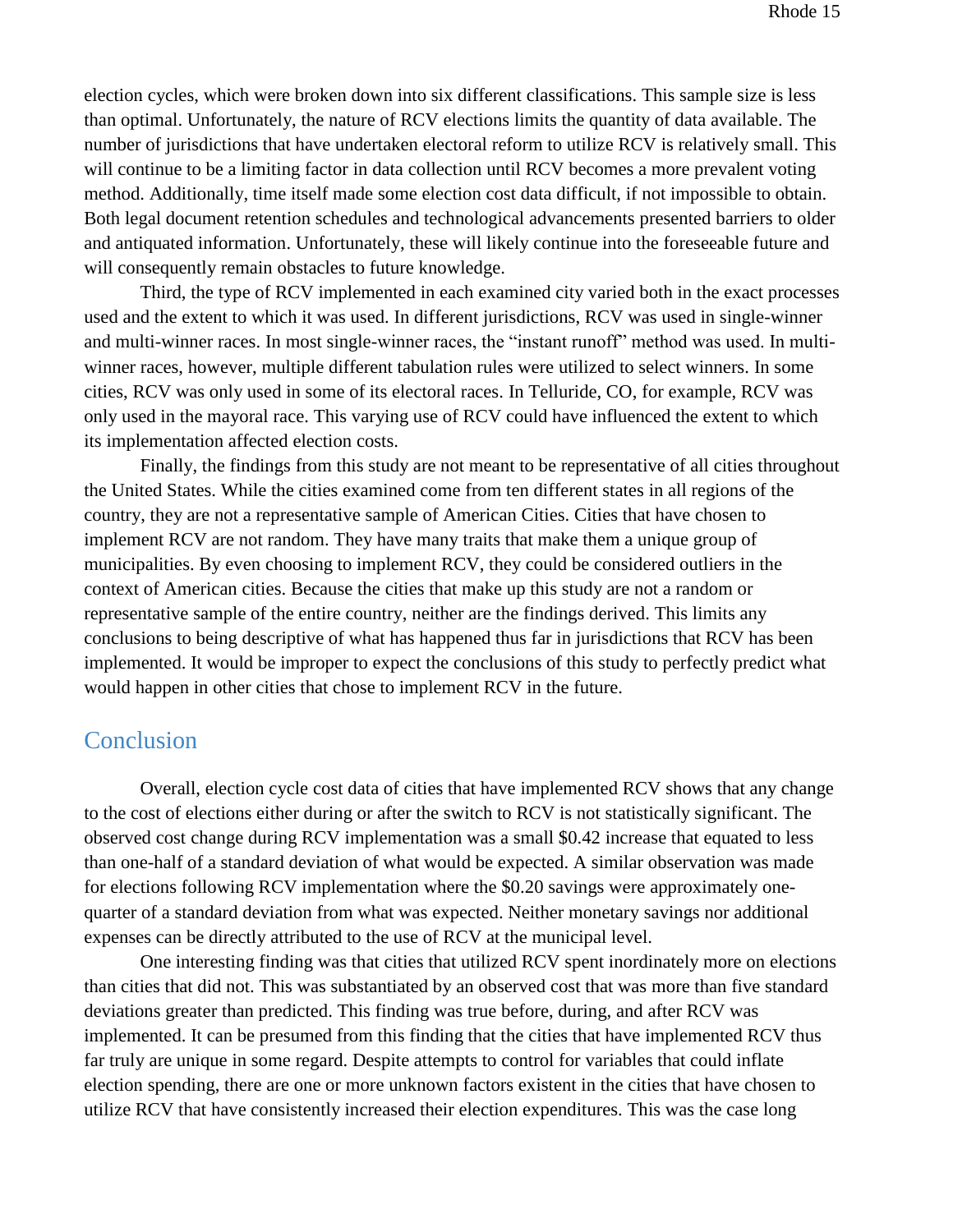before RCV became a viable reform and endured relatively uniformly in the years after it became codified.

As the United States continues to search for meaningful and effective improvements to its democratic institutions, continued study of the costs of ranked choice voting and other reform efforts will only become more important. Many barriers that confined this study should be lifted in the future decades. As more and more jurisdictions become familiar with and experiment with voting reform efforts, more data will become available. At the time of this publication, governments across the country are on the verge of enacting their own reforms utilizing RCV. In 2018 alone, Santa Fe, NM, Benton County, OR, and the entire State of Maine are set to use RCV in their elections for the first time. This bodes well for future research.

The continued study of the costs and other implementation concerns of these reforms will continue to be of the utmost importance. Objective and unbiased research will serve as a foundation for elections administrators as they undertake the endeavor of implementing drastic reforms to our electoral process. Without a thorough understanding of the methods that are chosen for implementation and the effects they will have, otherwise effective and worthwhile reforms may be mismanaged by unnecessarily inept public administrators. The continued academic scrutiny of the implementation of alternative voting methods, such as ranked choice voting, will help to foster a culture of election administration that is adequately informed and empowered to undertake profound and integral changes to our democratic process.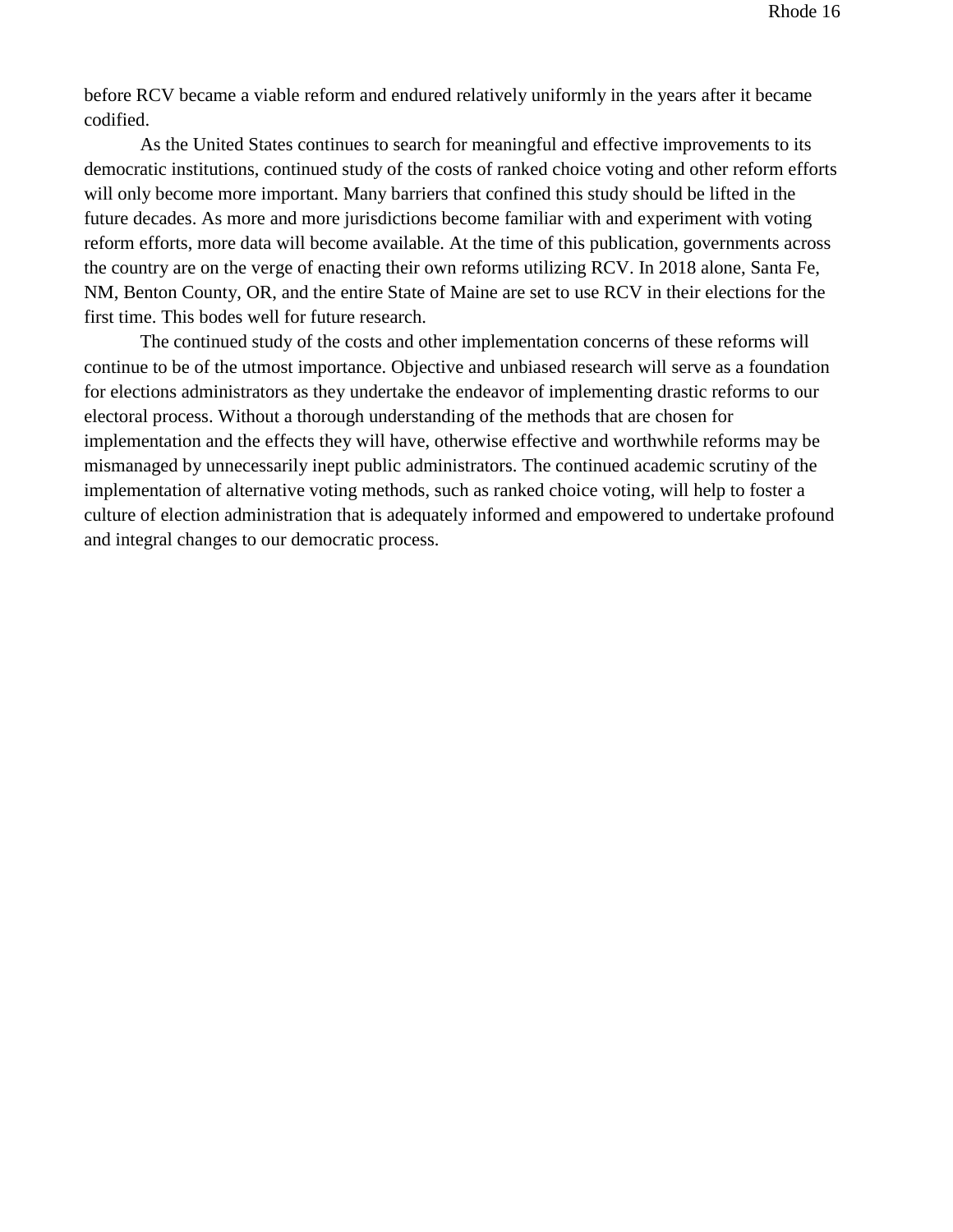### <span id="page-17-0"></span>References

- Anest, Jim "Ranked Choice Voting: A Path Toward a More Integral Politics." Journal of Integral Theory and Practice, vol. 4, no. 3, 2009, pp. 23-40.
- Burnett, Craig. "Ballot (and voter) 'exhaustion' under Instant Runoff Voting: An examination of four ranked-choice elections" Electoral Studies, vol. 37, March 2015, pp. 31-49. doi:10.1016/j.electstud.2014.11.006
- Endersby, James W., and Towle, Michael J. "Making wasted votes count: Turnout, transfers, and preferential voting in practice" Electoral Studies, vol. 33, 2014, pp. 144–152., https://doi.org/10.1016/j.electstud.2013.07.001
- Kurrild-Klitgaard, Peter. "Trump, Condorcet, and Borda: Voting paradoxes in the 2016 Republican presidential primaries" European Journal of Economy vol. 50 2017. doi:10.1016/j.ejpoleco.2017.10.003
- --. "Voting Paradoxes under Proportional Representation: Evidence from Eight Danish Elections" Scandinavian Political Studies vol. 31 (3) 2008. pp. 242–267 doi:10.1111/j.1467- 9477.2008.00205.x
- Neely, Francis; Blash, Lisel; and Cook, Corey. "An Assessment of Ranked-Choice Voting in the San Francisco 2004 Election." Public Research Institute, 2005.
- Santucci, Jack. "Party Splits, Not Progressives: The Origins of Proportional Representation in American Local Government." American Politics Research, Vol. 45(3), 2016. doi: 10.1177/1532673X16674774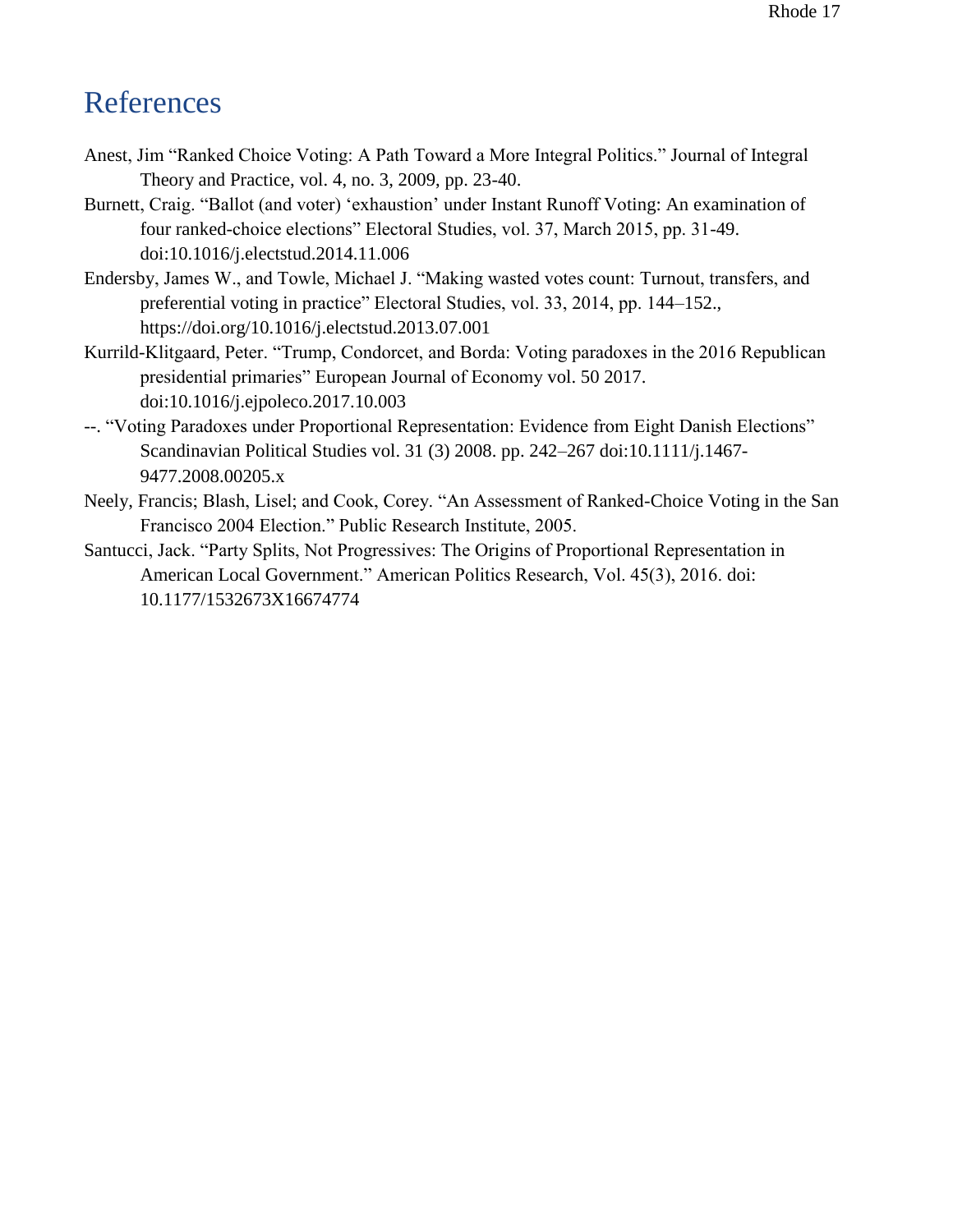# <span id="page-18-0"></span>Appendix A

| City              | <b>State</b> | Region            | Populatio<br>n(2010) | <b>City Budget Size</b> | Budget per<br><b>Election Cycle</b><br>Capita |          | Election<br>Jurisdiction | Political<br>Lean |
|-------------------|--------------|-------------------|----------------------|-------------------------|-----------------------------------------------|----------|--------------------------|-------------------|
| Berkeley          | CA.          | <b>West Coast</b> | 112,580              | \$298,578,455           | \$2,652.14                                    | Even     | County                   | 84.5%             |
| Oakland           | CA.          | <b>West Coast</b> | 390,724              | \$839,900,000           | \$2,149.60                                    | Even     | County                   | 83.2%             |
| San Francisco     |              | CA West Coast     | 805,193              | \$1,506,655,000         | \$1,871.17                                    | Even     | County                   | 84.0%             |
| San Leandro       | CA.          | <b>West Coast</b> | 84,950               | \$91,254,815            | \$1,074.22                                    | Even     | County                   | 78.3%             |
| Telluride         | CO.          | Rocky Mtns.       | 2,325                | \$16,549,896            | \$7,118.23                                    | Odd      | County                   | 69.5%             |
| Portland          |              | ME New England    | 66,194               | \$257,592,919           | \$3,891.48                                    | 3- years | City                     | 56.9%             |
| Takoma Park       | MD.          | Mid-Atlantic      | 16.715               | \$14,704,393            | \$879.71                                      | Odd      | City                     | 73.4%             |
| Minneapolis       | MN.          | Midwest           | 382,578              | \$1,107,800,000         | \$2,895.62                                    | Odd      | City                     | 63.2%             |
| St. Paul          | MN.          | Midwest           | 285,068              | \$503,343,270           | \$1764.70                                     | Odd      | County                   | 66.2%             |
| Hendersonville    |              | NC South          | 13,137               | \$27,951,390            | \$2,127.68                                    | Odd      | County                   | 35.1%             |
| <b>Burlington</b> | VT           | New England       | 42,417               | \$160,444,280           | \$3,782.55                                    | 3-years  | City                     | 70.3%             |

**Table A1** - Information on experimental RCV cities

**Table A2** - Information on primary control cities

| City            | <b>State</b>          | Region            | Population<br>(2010) | City Budget<br>Size     | <b>Budget</b><br>per Capita | Election<br>Cycle | Election<br>Jurisdiction | Political<br>Lean |
|-----------------|-----------------------|-------------------|----------------------|-------------------------|-----------------------------|-------------------|--------------------------|-------------------|
| Santa Clara     | CA                    | West Coast        | 116,468              | \$500,943,000           | \$4,301                     | Even              | County                   | 71.6%             |
|                 | <b>SAME</b>           | <b>SAME</b>       | 3.45%                | 46.17%                  | 41.29%                      | <b>SAME</b>       | <b>SAME</b>              | 12.9%             |
| Anaheim         | CA                    | <b>West Coast</b> | 336,265              | \$926,903,219           | \$2,756                     | Even              | County                   | 47.9%             |
|                 | <b>SAME</b>           | <b>SAME</b>       | 13.94%               | 10.36%                  | 28.23%                      | <b>SAME</b>       | <b>SAME</b>              | 35.3%             |
| San Jose        | CA                    | <b>West Coast</b> |                      | 945,942 \$1,309,599,726 | \$1,384                     | Even              | County                   | 71.6%             |
|                 | <b>SAME</b>           | <b>SAME</b>       | 17.48%               | 13.08%                  | 26.01%                      | <b>SAME</b>       | <b>SAME</b>              | 12.4%             |
| Chico           | CA                    | <b>West Coast</b> | 86,187               | \$99,899,024            | \$1,159                     | Even              | County                   | 44.6%             |
|                 | <b>SAME</b>           | <b>SAME</b>       | 1.46%                | 2.42%                   | 0.95%                       | <b>SAME</b>       | <b>SAME</b>              | 33.7%             |
| <b>Snowmass</b> | $\rm CO$              | Rocky Mtns.       | 2,826                | \$25,236,944            | \$8,930                     | Odd               | County                   | 68.8%             |
| Village         | <b>SAME</b>           | <b>SAME</b>       | 21.55%               | 23.03%                  | 1.22%                       | <b>SAME</b>       | <b>SAME</b>              | 0.6%              |
| Pawtucket       | RI                    | New England       | 71,148               | \$277,034,399           | \$3,894                     | Even              | City                     | 71.4%             |
|                 | <b>DIFFERENT SAME</b> |                   | 7.48%                | 6.30%                   |                             | 12.83% DIFFERENT  | <b>SAME</b>              | 14.5%             |
| Hyattsville     | <b>MD</b>             | Mid-Atlantic      | 17,557               | \$14,410,443            | \$821                       | Odd               | City                     | 89.7%             |
|                 | <b>SAME</b>           | <b>SAME</b>       | 5.04%                | 8.31%                   | 12.71%                      | <b>SAME</b>       | <b>SAME</b>              | 16.3%             |
| Cleveland       | <b>OH</b>             | Midwest           |                      | 396,815 \$1,067,303,443 | \$2,690                     | Odd               | County                   | 67.3%             |
|                 | <b>DIFFERENT SAME</b> |                   | 3.72%                | 6.76%                   | 10.10%                      | <b>SAME</b>       | <b>DIFFERENT</b>         | 4.2%              |
| Toledo          | <b>OH</b>             | Midwest           | 287,208              | \$610,895,792           | \$2,127                     | Odd               | County                   | 60.2%             |
|                 | <b>DIFFERENT SAME</b> |                   | 0.75%                | 5.99%                   | 6.69%                       | <b>SAME</b>       | <b>SAME</b>              | 6.0%              |
| Newton          | NC                    | South             | 12,968               | \$39,564,461            | \$3,051                     | Odd               | County                   | 32.2%             |
|                 | <b>SAME</b>           | <b>SAME</b>       | 1.29%                | 14.20%                  | 15.69%                      | <b>SAME</b>       | <b>SAME</b>              | 3.0%              |
| Norwich         | CT                    | New England       | 40,318               | \$165,455,785           | \$4,104                     | Odd               | City                     | 54.5%             |
|                 | <b>DIFFERENT SAME</b> |                   | 4.95%                | 3.12%                   |                             | 8.49% DIFFERENT   | <b>SAME</b>              | 15.9%             |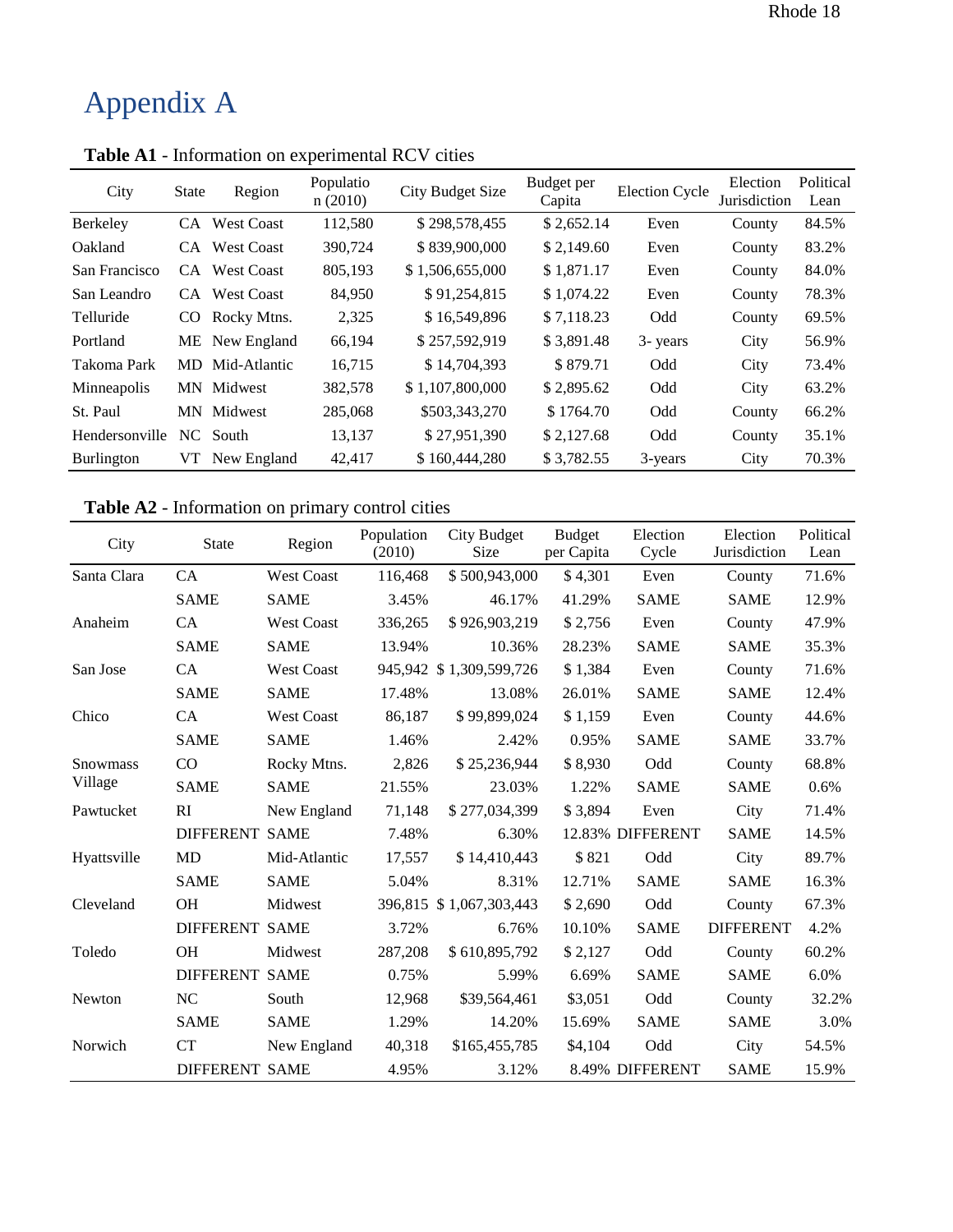| City         | <b>State</b>          | Region              | Population<br>(2010) | City Budget<br>Size      | <b>Budget</b><br>per Capita | Election<br>Cycle | Election<br>Jurisdiction | Political<br>Lean |
|--------------|-----------------------|---------------------|----------------------|--------------------------|-----------------------------|-------------------|--------------------------|-------------------|
| Roseville    | CA                    | <b>West Coast</b>   | 118,788              | \$483,261,192            | \$4,068                     | Even              | County                   | 40.1%             |
|              | <b>SAME</b>           | <b>SAME</b>         | 5.51%                | 46.22%                   | 38.58%                      | <b>SAME</b>       | <b>SAME</b>              | 44.40%            |
| Sacramento   | CA                    | <b>West Coast</b>   | 466,488              | \$707,000,000            | \$1,516                     | Even              | County                   | 57.8%             |
|              | <b>SAME</b>           | <b>SAME</b>         | 19.39%               | 15.82%                   | 29.49%                      | <b>SAME</b>       | <b>SAME</b>              | 25.4%             |
| Austin       | TX                    | Southwest           |                      | 790,390 \$2,656,801,000  | \$3,361                     | Even              | County                   | 63.3%             |
|              |                       | DIFFERENT DIFFERENT | 1.84%                | 19.56%                   | 21.80%                      | <b>SAME</b>       | <b>SAME</b>              | 20.7%             |
| Redwood City | <b>CA</b>             | <b>West Coast</b>   | 76,815               | \$95,229,518             | \$1,240                     | Even              | County                   | 73.9%             |
|              | <b>SAME</b>           | <b>SAME</b>         | 9.58%                | 4.36%                    | 15.41%                      | <b>SAME</b>       | <b>SAME</b>              | 4.5%              |
| Frisco       | CO                    | Rocky Mtns.         | 2,683                | \$14,166,384             | \$5,280                     | Odd               | County                   | 59.8%             |
|              | <b>SAME</b>           | <b>SAME</b>         | 15.40%               | 36.45%                   | 44.93%                      | <b>SAME</b>       | <b>SAME</b>              | 9.7%              |
| Greenwich    | CT                    | New England         | 62,610               | \$287,226,070            | \$4,588                     | Odd               | City                     | 56.5%             |
|              | <b>DIFFERENT SAME</b> |                     | 5.41%                | 11.50%                   |                             | 17.89% DIFFERENT  | <b>SAME</b>              | 0.4%              |
| Greenbelt    | MD                    | Mid-Atlantic        | 23,068               | \$25,848,394             | \$1,121                     | Odd               | City                     | 89.7%             |
|              | <b>SAME</b>           | <b>SAME</b>         | 38.01%               | 47.49%                   | 6.87%                       | <b>SAME</b>       | <b>SAME</b>              | 16.3%             |
| Cincinnati   | <b>OH</b>             | Midwest             |                      | 296,943 \$1,170,400,000  | \$3,941                     | Odd               | County                   | 52.2%             |
|              | <b>DIFFERENT SAME</b> |                     | 22.38%               | 18.16%                   | 5.44%                       | <b>SAME</b>       | <b>DIFFERENT</b>         | 11.0%             |
| St Louis     | <b>MO</b>             | Midwest             | 319,294              | \$503,343,270            | \$1,576                     | Odd               | City                     | 81.2%             |
|              | <b>DIFFERENT SAME</b> |                     | 12.01%               | 16.10%                   | 25.09%                      | <b>SAME</b>       | <b>DIFFERENT</b>         | 15.1%             |
| Henderson    | <b>NC</b>             | South               | 15,368               | \$28,159,986 \$1,832.38  |                             | Odd               | County                   | 62.80%            |
|              | <b>SAME</b>           | <b>SAME</b>         | 16.98%               | 5.74%                    | 19.43%                      | <b>SAME</b>       | <b>SAME</b>              | 27.70%            |
| Arlington    | MA                    | New England         | 42,844               | \$126,306,310 \$2,948.05 |                             | Odd               | City                     | 64.45%            |
|              | <b>DIFFERENT SAME</b> |                     | 1.01%                | 21.28%                   |                             | 22.06% DIFFERENT  | <b>SAME</b>              | 5.85%             |

**Table A3** - Information on first alternate control cities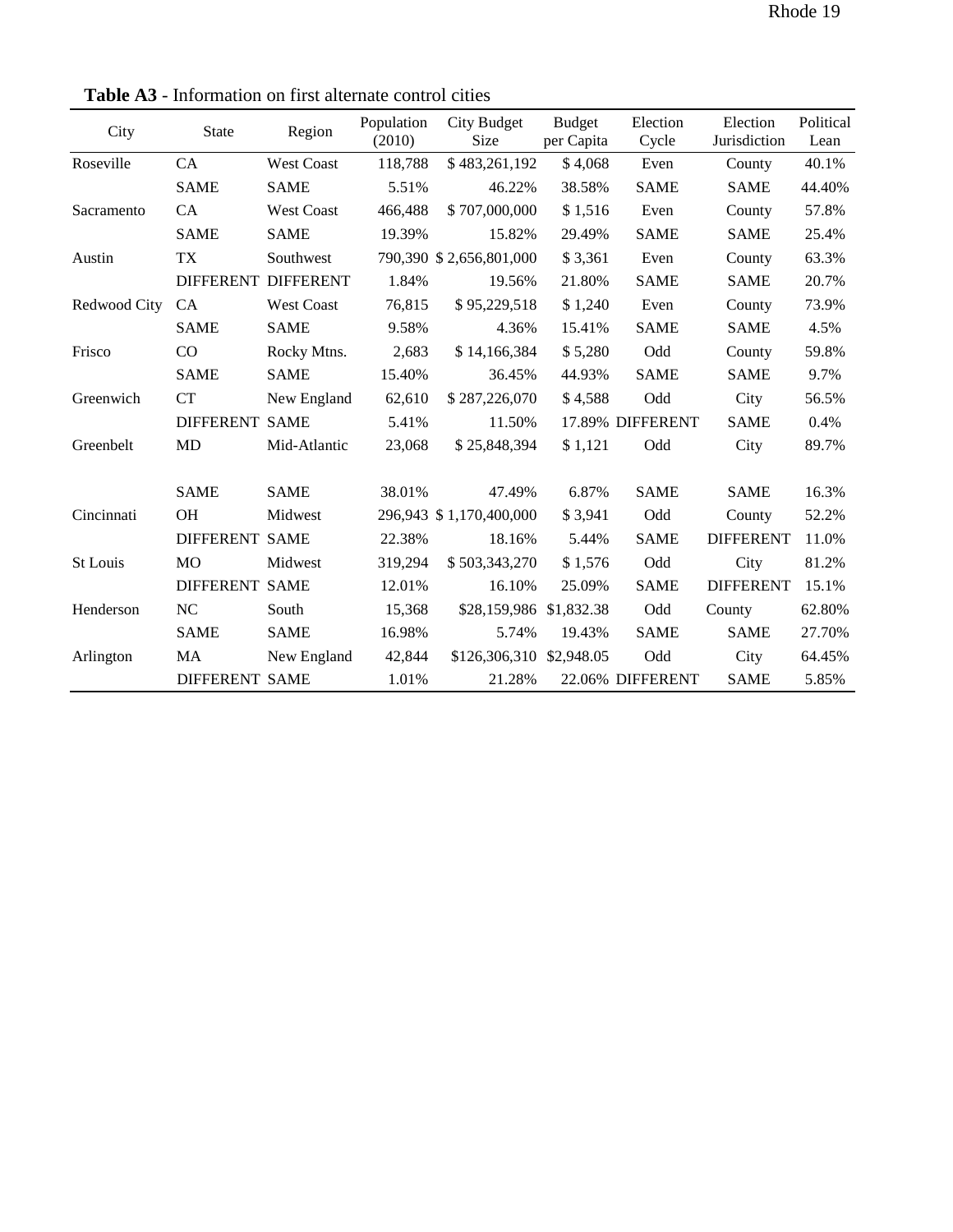| City              | State                 | Region              | Population<br>(2010) | City Budget<br>Size     | <b>Budget</b><br>per Person | Election<br>Cycle | Election<br>Jurisdiction   | Political<br>Lean |
|-------------------|-----------------------|---------------------|----------------------|-------------------------|-----------------------------|-------------------|----------------------------|-------------------|
| Lansing           | MI                    | Midwest             | 114,344              | \$192,448,297           | \$1,683                     | Odd               | City                       | 62.2%             |
|                   |                       | DIFFERENT DIFFERENT | 1.57%                | 43.85%                  |                             |                   | 44.71% DIFFERENT DIFFERENT | 22.30%            |
| Santa Ana         | <b>CA</b>             | <b>West Coast</b>   | 324,528              | \$482,090,685           | \$1,486                     | Even              | City                       | 47.9%             |
|                   | <b>SAME</b>           | <b>SAME</b>         | 16.94%               | 48.15%                  | 37.57%                      | <b>SAME</b>       | <b>DIFFERENT</b>           | 35.3%             |
| Detroit           | MI                    | Midwest             |                      | 713,777 \$1,983,454,000 | \$2,779                     | Odd               | County                     | 70.0%             |
|                   |                       | DIFFERENT DIFFERENT | 11.35%               | 14.69%                  |                             | 29.38% DIFFERENT  | <b>SAME</b>                | 14.0%             |
| Redding           | CA                    | <b>West Coast</b>   | 89,861               | \$98,294,340            | \$1,094                     | Even              | City                       | 30.9%             |
|                   | <b>SAME</b>           | <b>SAME</b>         | 5.78%                | 7.71%                   | 1.83%                       | <b>SAME</b>       | <b>DIFFERENT</b>           | 47.4%             |
| Leadville         | CO                    | Rocky Mtns.         | 2,602                | \$5,577,136             | \$2,143                     | Odd               | County                     | 59.8%             |
|                   | <b>SAME</b>           | <b>SAME</b>         | 11.91%               | 70.64%                  | 73.77%                      | <b>SAME</b>       | <b>SAME</b>                | 9.7%              |
| Fairfield         | <b>CT</b>             | New England         | 61,337               | \$278,465,591           | \$4,540                     | Odd               | City                       | 71.4%             |
|                   | <b>DIFFERENT SAME</b> |                     | 7.34%                | 23.23%                  |                             | 17.15% DIFFERENT  | <b>SAME</b>                | 14.5%             |
| New Carrollton MD |                       | Mid-Atlantic        | 12,135               | \$5,332,485             | \$439                       | Even              | City                       | 89.7%             |
|                   | <b>SAME</b>           | <b>SAME</b>         | 27.40%               | 68.41%                  |                             | 56.48% DIFFERENT  | <b>SAME</b>                | 16.3%             |
| New Orleans       | LA                    | South               | 343,829              | \$644,309,358           | \$1,874                     | Odd               | City                       | 80.6%             |
|                   |                       | DIFFERENT DIFFERENT | 10.13%               | 53.08%                  | 47.79%                      | <b>SAME</b>       | <b>SAME</b>                | 17.4%             |
| Madison           | WI                    | Midwest             | 233,209              | \$323,724,474           | \$1,388                     | Odd               | City                       | 71.4%             |
|                   | <b>DIFFERENT SAME</b> |                     | 18.19%               | 35.69%                  | 21.38%                      | <b>SAME</b>       | <b>DIFFERENT</b>           | 5.2%              |
| Eden              | <b>NC</b>             | South               | 15,527               | \$33,253,800            | \$2,141.68                  | Odd               | County                     | 36.5%             |
|                   | <b>SAME</b>           | <b>SAME</b>         | 18.19%               | 23.17%                  | 35.00%                      | <b>SAME</b>       | <b>SAME</b>                | 1.4%              |
| Everett           | MA                    | New England         | 41,667               | \$182,960,373           | \$4,391.01                  | Odd               | City                       | 64.5%             |
|                   | <b>DIFFERENT SAME</b> |                     | 1.77%                | 30.03%                  |                             | 28.77% DIFFERENT  | <b>SAME</b>                | 5.8%              |

**Table A4** - Information on second alternate control cities

### **Table A5** - Similarity of control cities to corresponding experimental RCV cities

| <b>RCV City</b> |              | Primary Control City |           |            |                 | Secondary Control City |            |                   | <b>Tertiary Control City</b> |            |  |
|-----------------|--------------|----------------------|-----------|------------|-----------------|------------------------|------------|-------------------|------------------------------|------------|--|
| City            | <b>State</b> | City                 | State     | Similarity | City            | State                  | Similarity | City              | State                        | Similarity |  |
| Berkeley        | <b>CA</b>    | Santa Clara          | <b>CA</b> | 3.86       | Roseville       | <b>CA</b>              | 3.49       | Lansing           | MI                           | $-0.17$    |  |
| Oakland         | <b>CA</b>    | Anaheim              | <b>CA</b> | 3.70       | Sacramento      | CA                     | 3.52       | Santa Ana         | CA                           | 2.11       |  |
| San Francisco   | CA           | San Jose             | <b>CA</b> | 3.79       | Austin          | TX                     | 2.31       | Detroit           | MI                           | 0.97       |  |
| San Leandro     | CA.          | Chico                | <b>CA</b> | 4.57       | Redwood City CA |                        | 4.37       | Redding           | CA                           | 3.20       |  |
| Telluride       | CO           | Snowmass Village CO  |           | 3.89       | Frisco          | <b>CO</b>              | 3.47       | Leadville         | CO.                          | 2.98       |  |
| Portland        | МE           | Pawtucket            | RI        | 2.36       | Greenwich       | <b>CT</b>              | 2.49       | Fairfield         | <b>CT</b>                    | 2.16       |  |
| Takoma Park     | MD           | Hyattsville          | <b>MD</b> | 4.43       | Greenbelt       | MD                     | 2.77       | New Carrollton MD |                              | 1.49       |  |
| Minneapolis     | MN           | Cleveland            | <b>OH</b> | 2.64       | Cincinnati      | <b>OH</b>              | 1.76       | New Orleans       | LA                           | 1.41       |  |
| St. Paul        | MN           | Toledo               | <b>OH</b> | 3.78       | St. Louis       | <b>MO</b>              | 1.96       | Madison           | WI                           | 1.65       |  |
| Hendersonville  | NC.          | Newton               | NC        | 4.62       | Henderson       | NC                     | 3.79       | Eden              | NC                           | 3.68       |  |
| Burlington      | VT           | Norwich              | CT        | 2.53       | Arlington       | MA                     | 2.47       | Everett           | MA                           | 2.28       |  |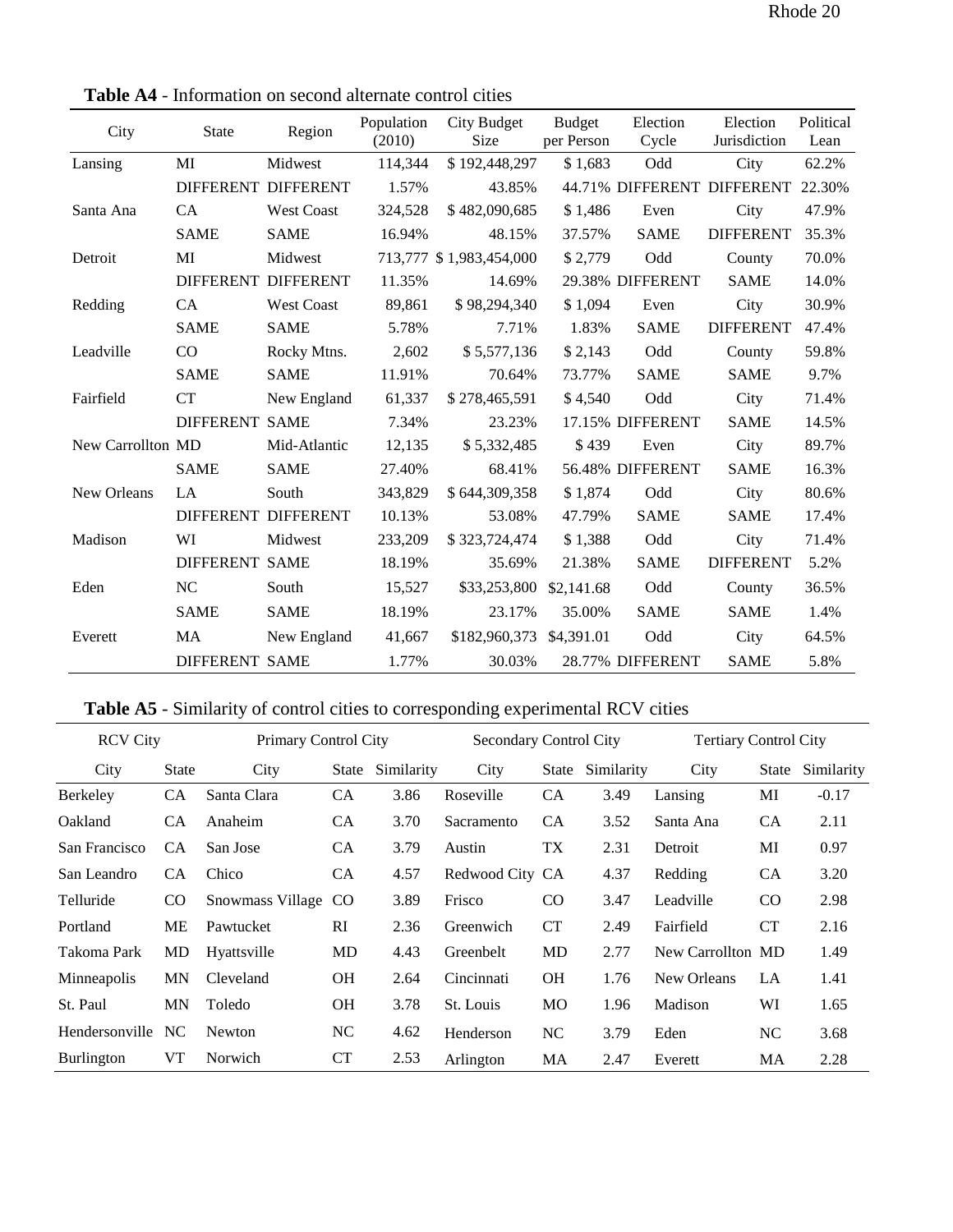## <span id="page-21-0"></span>Appendix B

 $\overline{a}$ 

|                 |        |        | ັ      |        |        |          |        |        |        |        |       |
|-----------------|--------|--------|--------|--------|--------|----------|--------|--------|--------|--------|-------|
| <b>RCV City</b> | $-10$  | -8     | -6     | -4     | $-2$   | $\Omega$ | $+2$   | $+4$   | $+6$   | $+8$   | $+10$ |
| Berkeley, CA    |        | \$0.39 | \$2.74 | \$2.94 | \$2.27 | \$6.12   | \$4.44 | \$5.34 | \$8.05 | N/A    | N/A   |
| Burlington, VT  | \$2.61 | \$1.43 | \$3.07 | \$2.80 | \$2.12 | \$2.31   | \$2.03 | \$3.37 | N/A    | N/A    | N/A   |
| Oakland, CA     | \$1.70 | \$2.81 | \$1.98 | \$3.16 | \$2.38 | \$6.01   | \$2.86 | \$2.44 | \$3.98 | N/A    | N/A   |
| San Leandro, CA |        |        | \$0.54 | \$2.06 | \$0.63 | \$2.35   | \$0.62 | \$2.17 | \$2.84 | N/A    | N/A   |
| St. Paul, MN    |        |        | \$2.95 | \$5.41 | \$5.30 | \$4.69   | \$5.05 | \$6.20 | N/A    | N/A    | N/A   |
| Takoma Park, MD | \$1.49 | \$0.81 |        |        | \$0.73 | \$0.22   | \$0.64 | \$0.67 | \$2.02 | \$0.74 | N/A   |
| Telluride, CO   | \$9.76 | \$8.33 | \$9.00 | \$8.66 | \$6.77 | \$6.56   | \$5.02 | \$6.12 | N/A    | N/A    | N/A   |

**Table B1** – RCV Election Cycles Marginal Costs<sup>1</sup>

**Image B1** – Marginal Cost of Election Cycles in RCV Jurisdictions



<sup>&</sup>lt;sup>1</sup> Some jurisdictions included in this study have implemented RCV less than 10 years from its completion. Cycles that have yet to occur are denoted as N/A.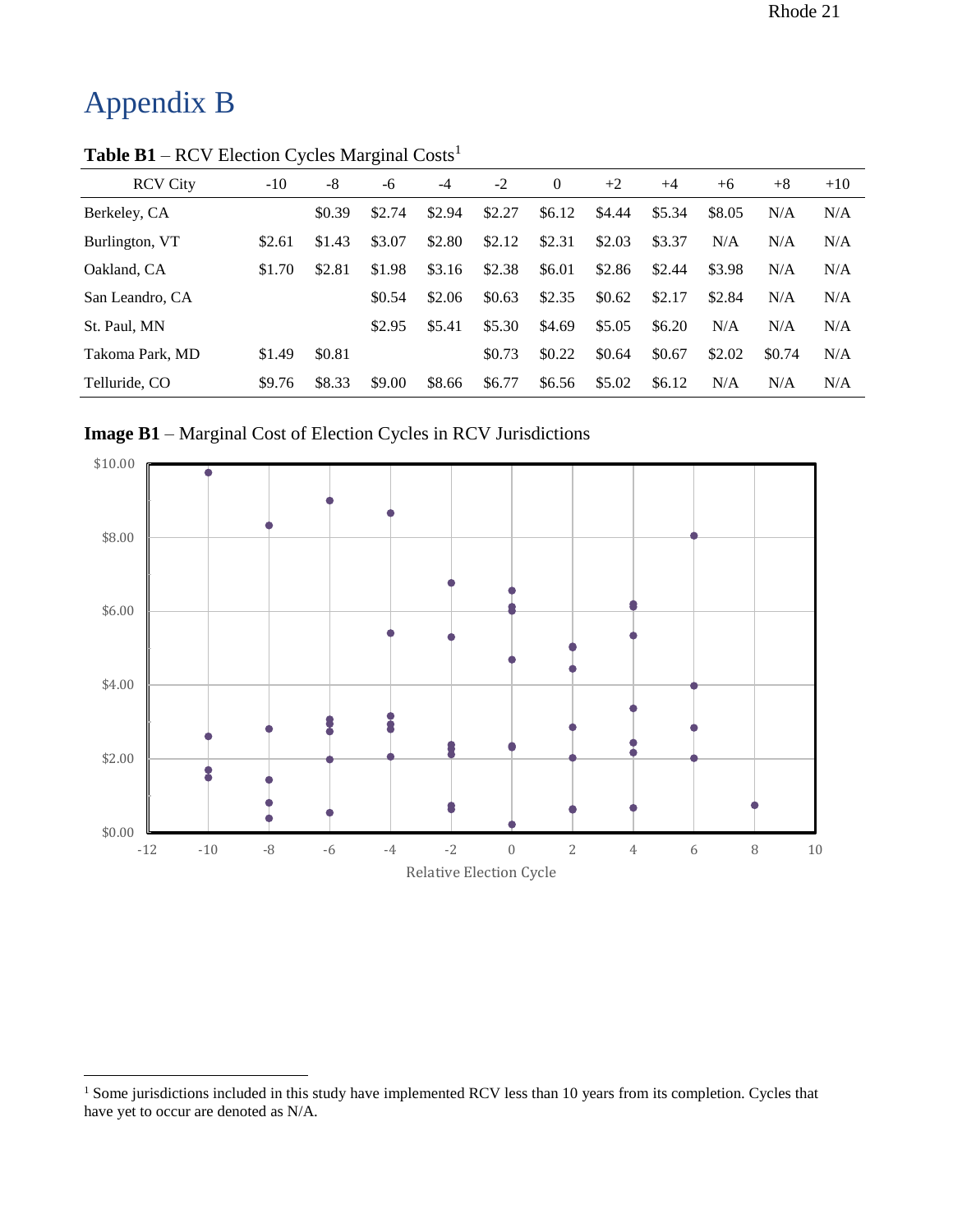| Control City         | $-10$  | -8     | -6     | $-4$   | $-2$   | $\Omega$ | $+2$   | $+4$   | $+6$   | $+8$   | $+10$ |
|----------------------|--------|--------|--------|--------|--------|----------|--------|--------|--------|--------|-------|
| Santa Clara, CA      | \$0.73 | \$0.27 | \$1.53 | \$1.26 | \$2.92 | \$3.39   | \$2.30 | \$1.21 | \$3.24 | N/A    | N/A   |
| Norwich, CT          |        | \$2.07 | \$2.16 | \$3.38 | \$2.00 | \$2.15   | \$2.43 | \$3.10 | N/A    | N/A    | N/A   |
| Anaheim, CA          | \$0.36 | \$0.33 | \$0.41 | \$0.50 | \$0.57 | \$0.50   | \$0.38 | \$1.06 | \$0.69 | N/A    | N/A   |
| Chico, CA            | \$1.86 | \$0.38 | \$1.06 | \$1.07 | \$0.96 | \$0.67   | \$0.98 | \$0.78 | \$1.10 | N/A    | N/A   |
| Toledo, OH           |        | \$1.02 | \$1.59 | \$0.87 | \$1.58 | \$1.03   | \$1.36 | \$0.98 | N/A    | N/A    | N/A   |
| Hyattsville, MD      |        |        |        | \$0.98 | \$1.52 | \$1.71   | \$1.25 | \$1.52 | \$1.12 | \$2.41 | N/A   |
| Snowmass Village, CO | \$0.87 | \$1.08 | \$1.74 | \$0.55 | \$2.45 | \$0.78   | \$0.91 | \$2.48 | N/A    | N/A    | N/A   |

**Table B2** – Control Election Cycles Marginal Costs

**Image B2** – Marginal Cost of Election Cycles in Control Jurisdictions

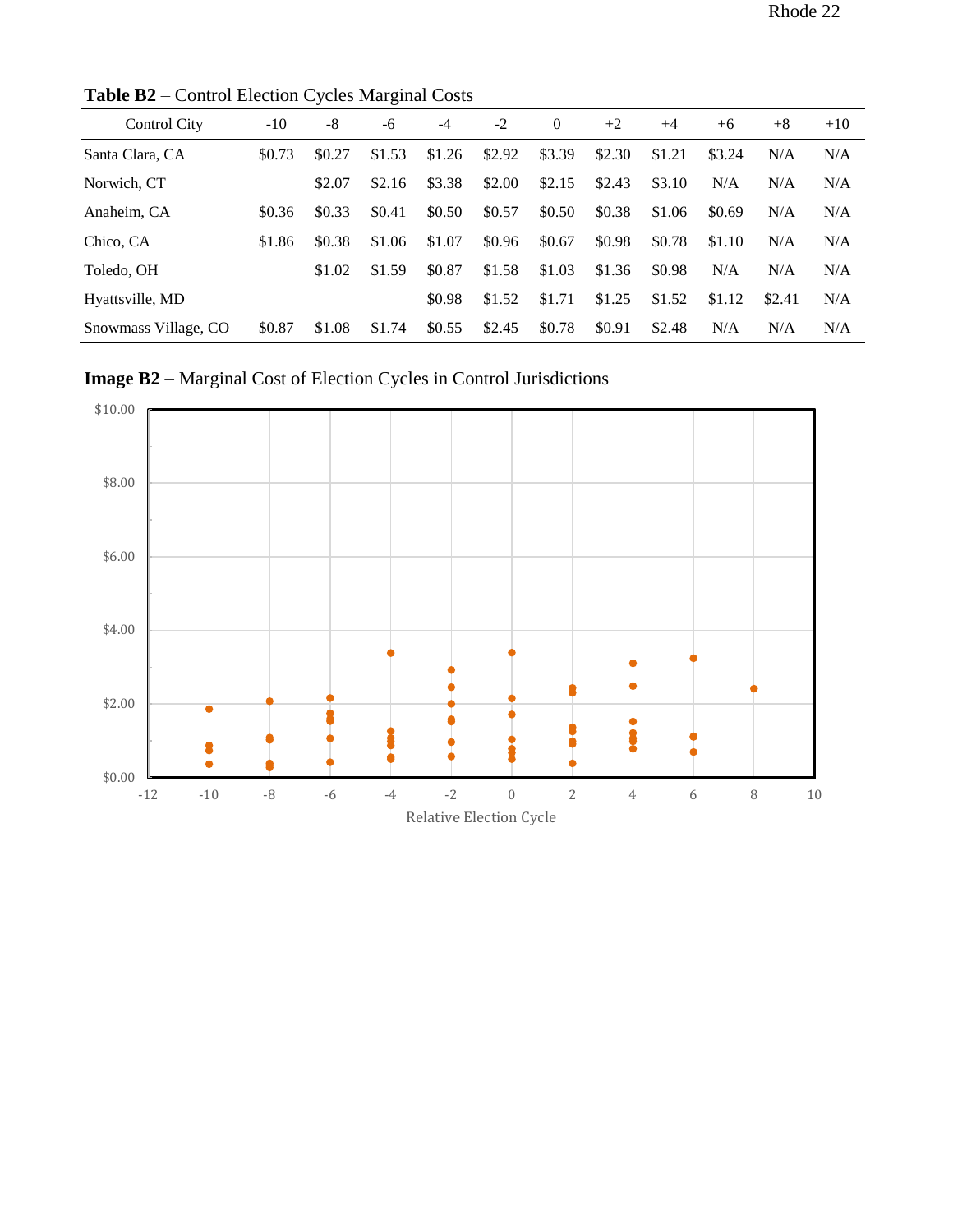| <b>City</b>   | <b>State</b> | Year<br><b>Implemented</b> | <b>Relative</b><br><b>Cycle</b> | Cycle<br>Cost | <b>Time</b><br>Quantifier | <b>Control</b><br>Quantifier | <b>Active</b><br><b>RCV</b> |
|---------------|--------------|----------------------------|---------------------------------|---------------|---------------------------|------------------------------|-----------------------------|
| Berkeley      | California   | 2010                       | 6                               | \$8.05        | 1                         | $\mathbf{1}$                 | $\mathbf{1}$                |
| Berkeley      | California   | 2010                       | $\overline{4}$                  | \$5.34        | $\mathbf{1}$              | 1                            | 1                           |
| Berkeley      | California   | 2010                       | $\overline{2}$                  | \$4.44        | $\mathbf{1}$              | $\mathbf{1}$                 | 1                           |
| Berkeley      | California   | 2010                       | $\boldsymbol{0}$                | \$6.12        | $\boldsymbol{0}$          | $\mathbf{1}$                 | $\overline{0}$              |
| Berkeley      | California   | 2010                       | $-2$                            | \$2.27        | $-1$                      | $\mathbf{1}$                 | $\mathbf{0}$                |
| Berkeley      | California   | 2010                       | $-4$                            | \$2.94        | $-1$                      | $\mathbf{1}$                 | $\overline{0}$              |
| Berkeley      | California   | 2010                       | $-6$                            | \$2.74        | $-1$                      | 1                            | $\overline{0}$              |
| Berkeley      | California   | 2010                       | $-8$                            | \$0.39        | $-1$                      | 1                            | $\overline{0}$              |
| Burlington    | Vermont      | 2006                       | $\overline{4}$                  | \$3.27        | $\mathbf{1}$              | $\mathbf{1}$                 | 1                           |
| Burlington    | Vermont      | 2006                       | $\overline{2}$                  | \$2.03        | $\mathbf{1}$              | $\mathbf{1}$                 | $\mathbf{1}$                |
| Burlington    | Vermont      | 2006                       | $\boldsymbol{0}$                | \$2.31        | $\boldsymbol{0}$          | $\mathbf{1}$                 | $\overline{0}$              |
| Burlington    | Vermont      | 2006                       | $-2$                            | \$2.12        | $-1$                      | 1                            | $\mathbf{0}$                |
| Burlington    | Vermont      | 2006                       | $-4$                            | \$2.80        | $-1$                      | $\mathbf{1}$                 | $\overline{0}$              |
| Burlington    | Vermont      | 2006                       | $-6$                            | \$3.07        | $-1$                      | $\mathbf{1}$                 | $\mathbf{0}$                |
| Burlington    | Vermont      | 2006                       | $-8$                            | \$1.43        | $-1$                      | $\mathbf{1}$                 | $\mathbf{0}$                |
| Burlington    | Vermont      | 2006                       | $-10$                           | \$2.61        | $-1$                      | $\mathbf{1}$                 | $\mathbf{0}$                |
| Oakland       | California   | 2010                       | 6                               | \$3.98        | $\mathbf{1}$              | 1                            | 1                           |
| Oakland       | California   | 2010                       | $\overline{4}$                  | \$4.24        | $\mathbf{1}$              | $\mathbf{1}$                 | 1                           |
| Oakland       | California   | 2010                       | $\overline{2}$                  | \$2.86        | $\mathbf{1}$              | 1                            | $\mathbf{1}$                |
| Oakland       | California   | 2010                       | $\boldsymbol{0}$                | \$6.01        | $\mathbf{0}$              | $\mathbf{1}$                 | $\mathbf{0}$                |
| Oakland       | California   | 2010                       | $-2$                            | \$2.38        | $-1$                      | $\mathbf{1}$                 | $\overline{0}$              |
| Oakland       | California   | 2010                       | $-4$                            | \$3.16        | $-1$                      | 1                            | $\overline{0}$              |
| Oakland       | California   | 2010                       | $-6$                            | \$1.98        | $-1$                      | $\mathbf{1}$                 | $\overline{0}$              |
| Oakland       | California   | 2010                       | $-8$                            | \$2.81        | $-1$                      | $\mathbf{1}$                 | $\boldsymbol{0}$            |
| Oakland       | California   | 2010                       | $-10$                           | \$1.70        | $-1$                      | 1                            | $\mathbf{0}$                |
| San Francisco | California   | 2004                       | 10                              | \$15.67       | 1                         | 1                            | 1                           |
| San Francisco | California   | 2004                       | $8\,$                           | \$10.25       | 1                         | 1                            | 1                           |
| San Francisco | California   | 2004                       | 6                               | \$9.15        | 1                         | 1                            | 1                           |
| San Francisco | California   | 2004                       | $\overline{4}$                  | \$12.34       | 1                         | 1                            | 1                           |
| San Francisco | California   | 2004                       | $\overline{2}$                  | \$13.65       | 1                         | 1                            | 1                           |
| San Francisco | California   | 2004                       | $\boldsymbol{0}$                | \$15.50       | $\boldsymbol{0}$          | 1                            | $\overline{0}$              |
| San Francisco | California   | 2004                       | $-2$                            | \$10.99       | $-1$                      | 1                            | 0                           |
| San Leandro   | California   | 2010                       | 6                               | \$2.84        | 1                         | 1                            | 1                           |
| San Leandro   | California   | 2010                       | $\overline{\mathcal{A}}$        | \$2.17        | 1                         | 1                            | 1                           |
| San Leandro   | California   | 2010                       | $\overline{2}$                  | \$0.62        | 1                         | 1                            | 1                           |

**Table B1** – All RCV Cost Data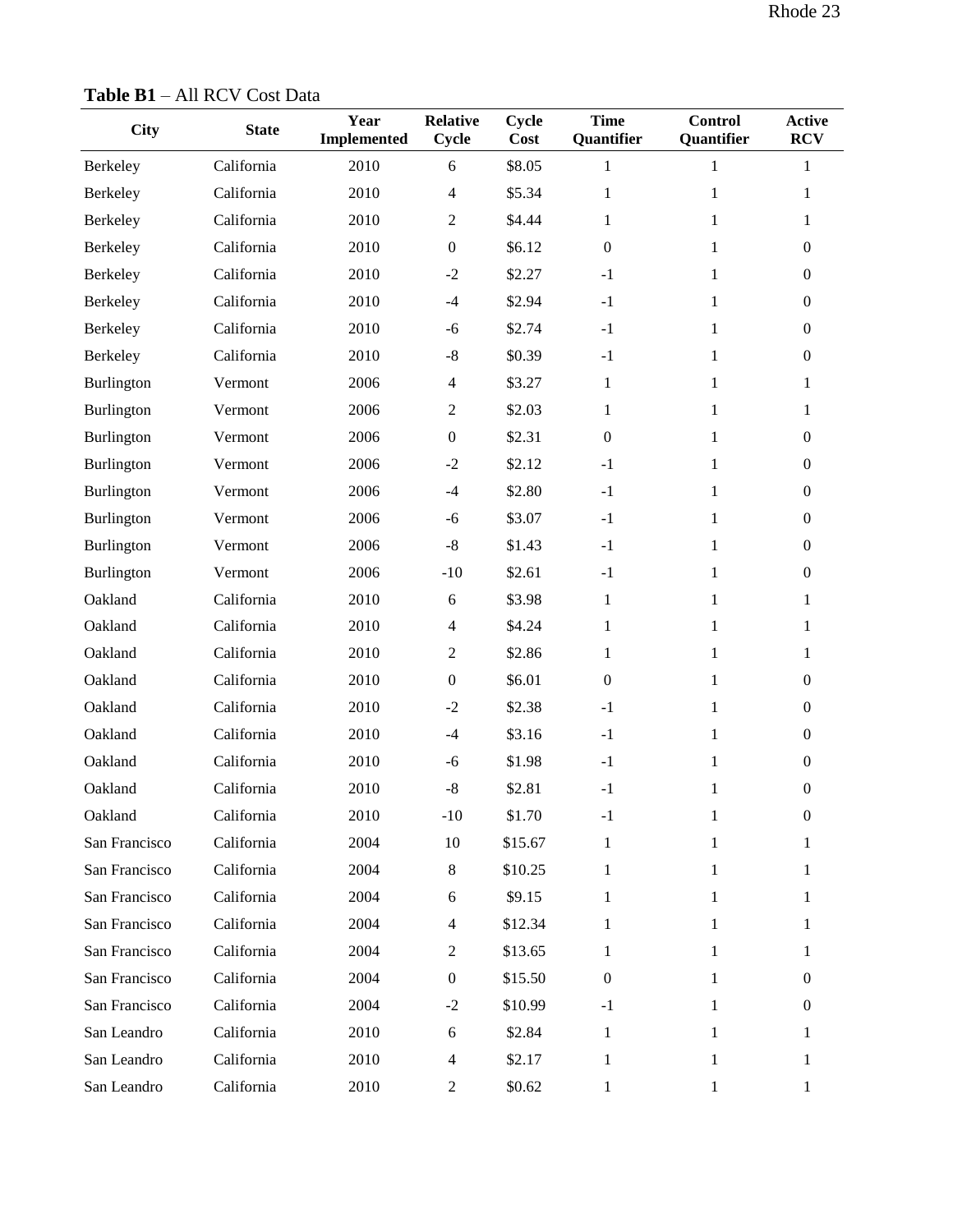| <b>City</b> | <b>State</b> | Year<br><b>Implemented</b> | <b>Relative</b><br>Cycle | Cycle<br>Cost | <b>Time</b><br>Quantifier | <b>Control</b><br>Quantifier | <b>Active</b><br><b>RCV</b> |
|-------------|--------------|----------------------------|--------------------------|---------------|---------------------------|------------------------------|-----------------------------|
| San Leandro | California   | 2010                       | $\boldsymbol{0}$         | \$2.35        | $\boldsymbol{0}$          | 1                            | $\boldsymbol{0}$            |
| San Leandro | California   | 2010                       | $-2$                     | \$0.63        | $-1$                      | $\mathbf{1}$                 | $\boldsymbol{0}$            |
| San Leandro | California   | 2010                       | $-4$                     | \$2.06        | $-1$                      | $\mathbf{1}$                 | $\boldsymbol{0}$            |
| San Leandro | California   | 2010                       | $-6$                     | \$0.54        | $-1$                      | $\mathbf{1}$                 | $\boldsymbol{0}$            |
| St. Paul    | Minnesota    | 2011                       | $\overline{4}$           | \$6.20        | $\mathbf{1}$              | $\mathbf{1}$                 | $\mathbf{1}$                |
| St. Paul    | Minnesota    | 2011                       | $\boldsymbol{2}$         | \$5.05        | $\mathbf{1}$              | 1                            | 1                           |
| St. Paul    | Minnesota    | 2011                       | $\boldsymbol{0}$         | \$4.69        | $\boldsymbol{0}$          | $\mathbf{1}$                 | $\overline{0}$              |
| St. Paul    | Minnesota    | 2011                       | $-2$                     | \$5.30        | $-1$                      | 1                            | $\boldsymbol{0}$            |
| St. Paul    | Minnesota    | 2011                       | $-4$                     | \$5.41        | $-1$                      | 1                            | $\theta$                    |
| St. Paul    | Minnesota    | 2011                       | $-6$                     | \$2.95        | $-1$                      | $\mathbf{1}$                 | $\overline{0}$              |
| Takoma Park | Maryland     | 2007                       | $\,8\,$                  | \$0.74        | $\mathbf{1}$              | 1                            | 1                           |
| Takoma Park | Maryland     | 2007                       | $\boldsymbol{6}$         | \$2.02        | $\mathbf{1}$              | $\mathbf{1}$                 | 1                           |
| Takoma Park | Maryland     | 2007                       | $\overline{4}$           | \$0.67        | $\mathbf{1}$              | $\mathbf{1}$                 | $\mathbf{1}$                |
| Takoma Park | Maryland     | 2007                       | $\sqrt{2}$               | \$0.64        | $\mathbf{1}$              | 1                            | $\mathbf{1}$                |
| Takoma Park | Maryland     | 2007                       | $\boldsymbol{0}$         | \$0.22        | $\overline{0}$            | $\mathbf{1}$                 | $\boldsymbol{0}$            |
| Takoma Park | Maryland     | 2007                       | $-2$                     | \$0.73        | $-1$                      | 1                            | $\overline{0}$              |
| Takoma Park | Maryland     | 2007                       | $-8$                     | \$0.81        | $-1$                      | $\mathbf{1}$                 | $\mathbf{0}$                |
| Takoma Park | Maryland     | 2007                       | $-10$                    | \$1.49        | $-1$                      | 1                            | $\boldsymbol{0}$            |
| Telluride   | Colorado     | 2011                       | $\overline{4}$           | \$6.12        | $\mathbf{1}$              | $\mathbf{1}$                 | $\mathbf{1}$                |
| Telluride   | Colorado     | 2011                       | $\boldsymbol{2}$         | \$5.02        | $\mathbf{1}$              | $\mathbf{1}$                 | 1                           |
| Telluride   | Colorado     | 2011                       | $\boldsymbol{0}$         | \$6.56        | $\boldsymbol{0}$          | 1                            | $\boldsymbol{0}$            |
| Telluride   | Colorado     | 2011                       | $-2$                     | \$6.77        | $-1$                      | 1                            | $\overline{0}$              |
| Telluride   | Colorado     | 2011                       | $-4$                     | \$8.66        | $-1$                      | $\mathbf{1}$                 | $\boldsymbol{0}$            |
| Telluride   | Colorado     | 2011                       | $-6$                     | \$9.00        | $-1$                      | 1                            | $\boldsymbol{0}$            |
| Telluride   | Colorado     | 2011                       | $\mbox{-}8$              | \$8.33        | $-1$                      | $\mathbf{1}$                 | $\boldsymbol{0}$            |
| Telluride   | Colorado     | 2011                       | $-10$                    | \$9.76        | $-1$                      | $\mathbf{1}$                 | $\boldsymbol{0}$            |
| Berkeley    | California   | 2010                       | $\sqrt{6}$               | \$8.05        | $\mathbf{1}$              | $\mathbf{1}$                 | $\mathbf{1}$                |
| Berkeley    | California   | 2010                       | $\overline{4}$           | \$5.34        | $\mathbf{1}$              | 1                            | 1                           |
| Berkeley    | California   | 2010                       | $\mathfrak{2}$           | \$4.44        | 1                         | $\mathbf{1}$                 | $\mathbf{1}$                |
| Berkeley    | California   | 2010                       | $\boldsymbol{0}$         | \$6.12        | $\overline{0}$            | 1                            | $\overline{0}$              |
| Berkeley    | California   | 2010                       | $-2$                     | \$2.27        | $-1$                      | $\mathbf{1}$                 | $\boldsymbol{0}$            |
| Berkeley    | California   | 2010                       | $-4$                     | \$2.94        | $-1$                      | 1                            | $\overline{0}$              |
| Berkeley    | California   | 2010                       | $-6$                     | \$2.74        | $-1$                      | $\mathbf{1}$                 | $\boldsymbol{0}$            |
| Berkeley    | California   | 2010                       | $-8$                     | \$0.39        | $-1$                      | $\mathbf{1}$                 | $\boldsymbol{0}$            |
| Burlington  | Vermont      | 2006                       | $\overline{4}$           | \$3.27        | $\mathbf{1}$              | $\mathbf{1}$                 | 1                           |
| Burlington  | Vermont      | 2006                       | $\overline{c}$           | \$2.03        | $\mathbf{1}$              | $\mathbf{1}$                 | $\mathbf{1}$                |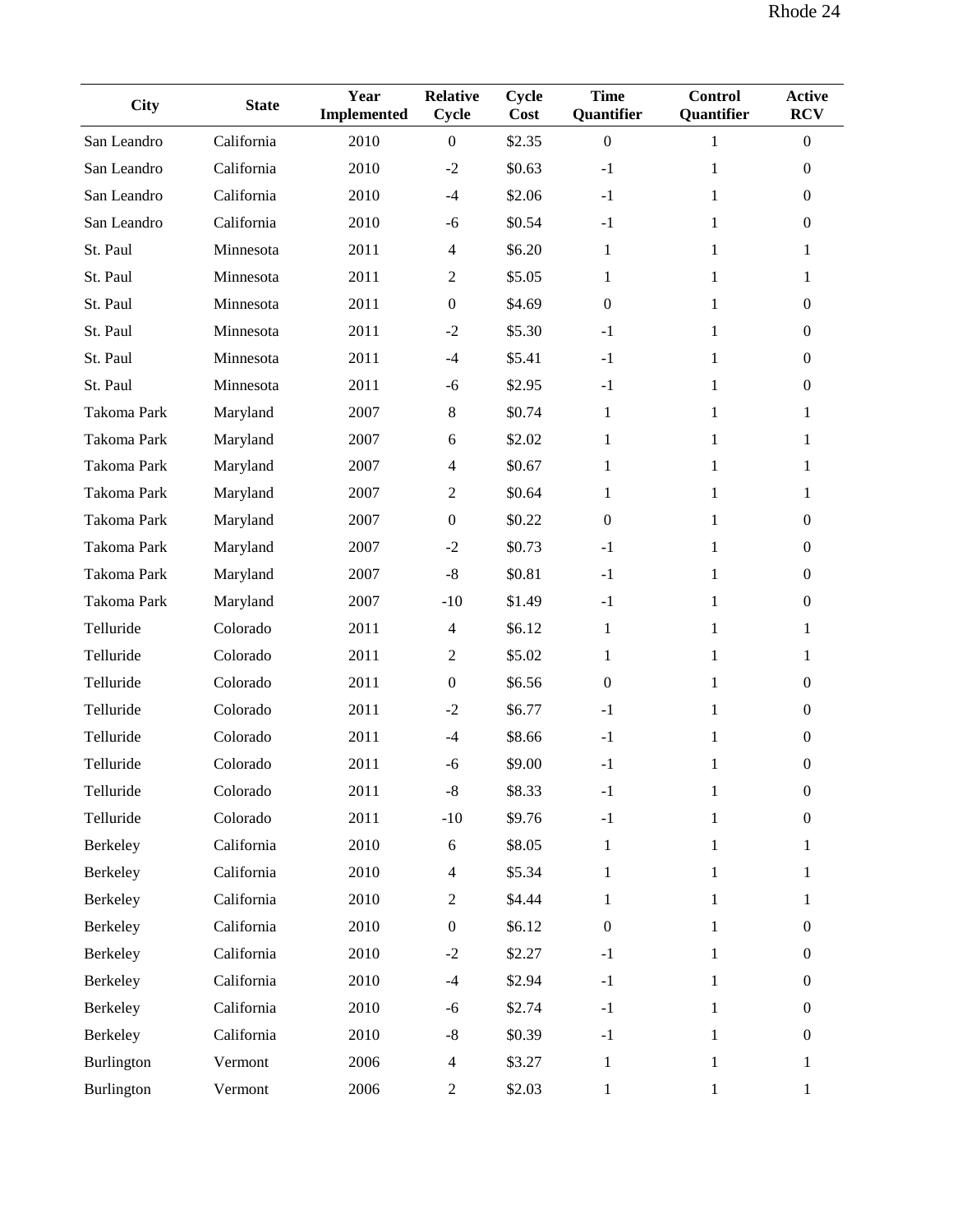| City              | <b>State</b> | Year<br><b>Implemented</b> | <b>Relative</b><br>Cycle | Cycle<br>Cost | Time<br><b>Ouantifier</b> | <b>Control</b><br><b>Ouantifier</b> | Active<br><b>RCV</b> |
|-------------------|--------------|----------------------------|--------------------------|---------------|---------------------------|-------------------------------------|----------------------|
| <b>Burlington</b> | Vermont      | 2006                       |                          | \$2.31        |                           |                                     |                      |
| <b>Burlington</b> | Vermont      | 2006                       | $-2$                     | \$2.12        | -1                        |                                     |                      |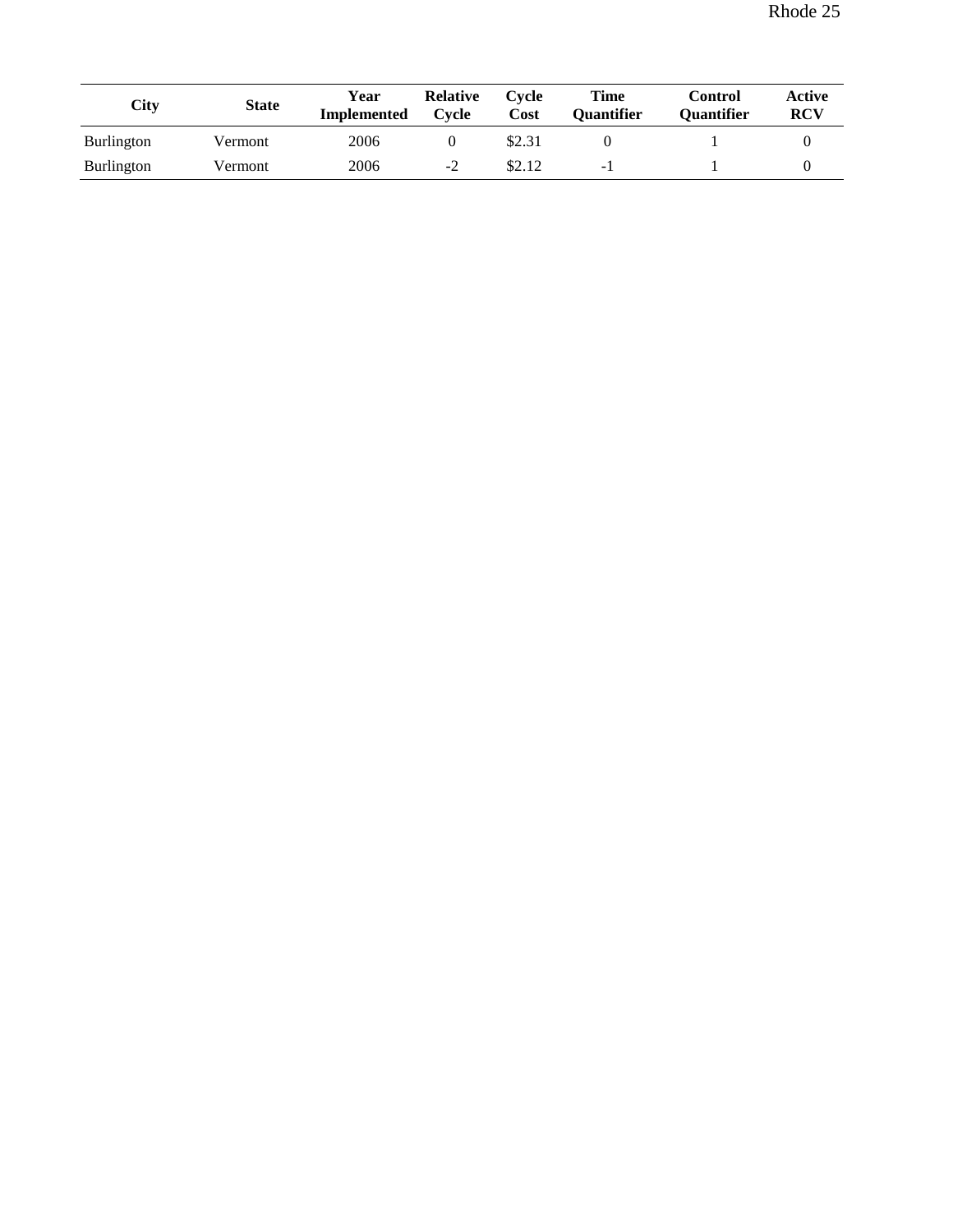| <b>City</b> | <b>State</b>   | Year<br><b>Implemented</b> | <b>Relative</b><br>Cycle | Cycle<br>Cost | <b>Time</b><br>Quantifier | <b>Control</b><br>Quantifier | <b>Active</b><br><b>RCV</b> |
|-------------|----------------|----------------------------|--------------------------|---------------|---------------------------|------------------------------|-----------------------------|
| Santa Clara | California     | 2010                       | 6                        | \$3.24        | $\mathbf 1$               | $\boldsymbol{0}$             | $\overline{0}$              |
| Santa Clara | California     | 2010                       | $\overline{4}$           | \$1.21        | $\mathbf{1}$              | $\mathbf{0}$                 | $\overline{0}$              |
| Santa Clara | California     | 2010                       | $\overline{c}$           | \$2.30        | $\mathbf{1}$              | $\mathbf{0}$                 | $\boldsymbol{0}$            |
| Santa Clara | California     | 2010                       | $\overline{0}$           | \$3.39        | $\mathbf{0}$              | $\mathbf{0}$                 | $\boldsymbol{0}$            |
| Santa Clara | California     | 2010                       | $-2$                     | \$2.92        | $-1$                      | $\mathbf{0}$                 | $\boldsymbol{0}$            |
| Santa Clara | California     | 2010                       | $-4$                     | \$1.26        | $-1$                      | $\mathbf{0}$                 | $\boldsymbol{0}$            |
| Santa Clara | California     | 2010                       | $-6$                     | \$1.53        | $-1$                      | $\mathbf{0}$                 | $\boldsymbol{0}$            |
| Santa Clara | California     | 2010                       | $-8$                     | \$0.27        | $-1$                      | $\mathbf{0}$                 | $\boldsymbol{0}$            |
| Santa Clara | California     | 2010                       | $-10$                    | \$0.73        | $-1$                      | $\mathbf{0}$                 | $\boldsymbol{0}$            |
| Norwich     | Connecticut    | 2006                       | $\overline{4}$           | \$3.10        | $\mathbf{1}$              | $\mathbf{0}$                 | $\boldsymbol{0}$            |
| Norwich     | Connecticut    | 2006                       | $\overline{c}$           | \$2.43        | 1                         | $\mathbf{0}$                 | $\boldsymbol{0}$            |
| Norwich     | Connecticut    | 2006                       | $\boldsymbol{0}$         | \$2.15        | $\mathbf{0}$              | $\mathbf{0}$                 | $\boldsymbol{0}$            |
| Norwich     | Connecticut    | 2006                       | $-2$                     | \$2.00        | $-1$                      | $\boldsymbol{0}$             | $\boldsymbol{0}$            |
| Norwich     | Connecticut    | 2006                       | $-4$                     | \$2.38        | $-1$                      | $\Omega$                     | $\boldsymbol{0}$            |
| Norwich     | Connecticut    | 2006                       | $-6$                     | \$2.16        | $-1$                      | $\mathbf{0}$                 | $\boldsymbol{0}$            |
| Norwich     | Connecticut    | 2006                       | $-8$                     | \$2.07        | $-1$                      | $\mathbf{0}$                 | $\boldsymbol{0}$            |
| Newton      | North Carolina | 2007                       | $\overline{4}$           | \$1.00        | $\mathbf{1}$              | $\boldsymbol{0}$             | $\boldsymbol{0}$            |
| Newton      | North Carolina | 2007                       | $\overline{c}$           | \$0.89        | $\mathbf{1}$              | $\boldsymbol{0}$             | $\boldsymbol{0}$            |
| Newton      | North Carolina | 2007                       | $\overline{0}$           | \$1.07        | $\Omega$                  | $\Omega$                     | $\Omega$                    |
| Newton      | North Carolina | 2007                       | $-2$                     | \$0.67        | $-1$                      | $\mathbf{0}$                 | $\boldsymbol{0}$            |
| Newton      | North Carolina | 2007                       | $-4$                     | \$0.64        | $-1$                      | $\mathbf{0}$                 | $\boldsymbol{0}$            |
| Newton      | North Carolina | 2007                       | $-6$                     | \$0.63        | $-1$                      | $\mathbf{0}$                 | $\boldsymbol{0}$            |
| Newton      | North Carolina | 2007                       | $-8$                     | \$0.58        | $-1$                      | $\mathbf{0}$                 | $\overline{0}$              |
| Newton      | North Carolina | 2007                       | $-10$                    | \$0.56        | $-1$                      | $\mathbf{0}$                 | $\overline{0}$              |
| Anaheim     | California     | 2010                       | 6                        | \$0.69        | 1                         | $\boldsymbol{0}$             | $\boldsymbol{0}$            |
| Anaheim     | California     | 2010                       | $\overline{\mathcal{A}}$ | \$1.06        | $\mathbf{1}$              | $\boldsymbol{0}$             | $\boldsymbol{0}$            |
| Anaheim     | California     | 2010                       | $\overline{c}$           | \$0.38        | $\mathbf{1}$              | $\boldsymbol{0}$             | $\boldsymbol{0}$            |
| Anaheim     | California     | 2010                       | $\boldsymbol{0}$         | \$0.50        | $\boldsymbol{0}$          | $\boldsymbol{0}$             | $\overline{0}$              |
| Anaheim     | California     | 2010                       | $-2$                     | \$0.57        | $-1$                      | $\boldsymbol{0}$             | $\overline{0}$              |
| Anaheim     | California     | 2010                       | $-4$                     | \$0.50        | $-1$                      | $\boldsymbol{0}$             | $\boldsymbol{0}$            |
| Anaheim     | California     | 2010                       | $-6$                     | \$0.41        | $-1$                      | $\boldsymbol{0}$             | $\boldsymbol{0}$            |
| Anaheim     | California     | 2010                       | $-8$                     | \$0.33        | $-1$                      | $\boldsymbol{0}$             | $\overline{0}$              |
| Anaheim     | California     | 2010                       | $-10$                    | \$0.36        | $-1$                      | $\boldsymbol{0}$             | $\boldsymbol{0}$            |
| San Jose    | California     | 2004                       | 10                       | \$2.22        | $\mathbf{1}$              | $\boldsymbol{0}$             | $\overline{0}$              |
| San Jose    | California     | 2004                       | $8\,$                    | \$2.30        | $\mathbf{1}$              | $\boldsymbol{0}$             | $\boldsymbol{0}$            |

**Table B2** – All Control Cost Data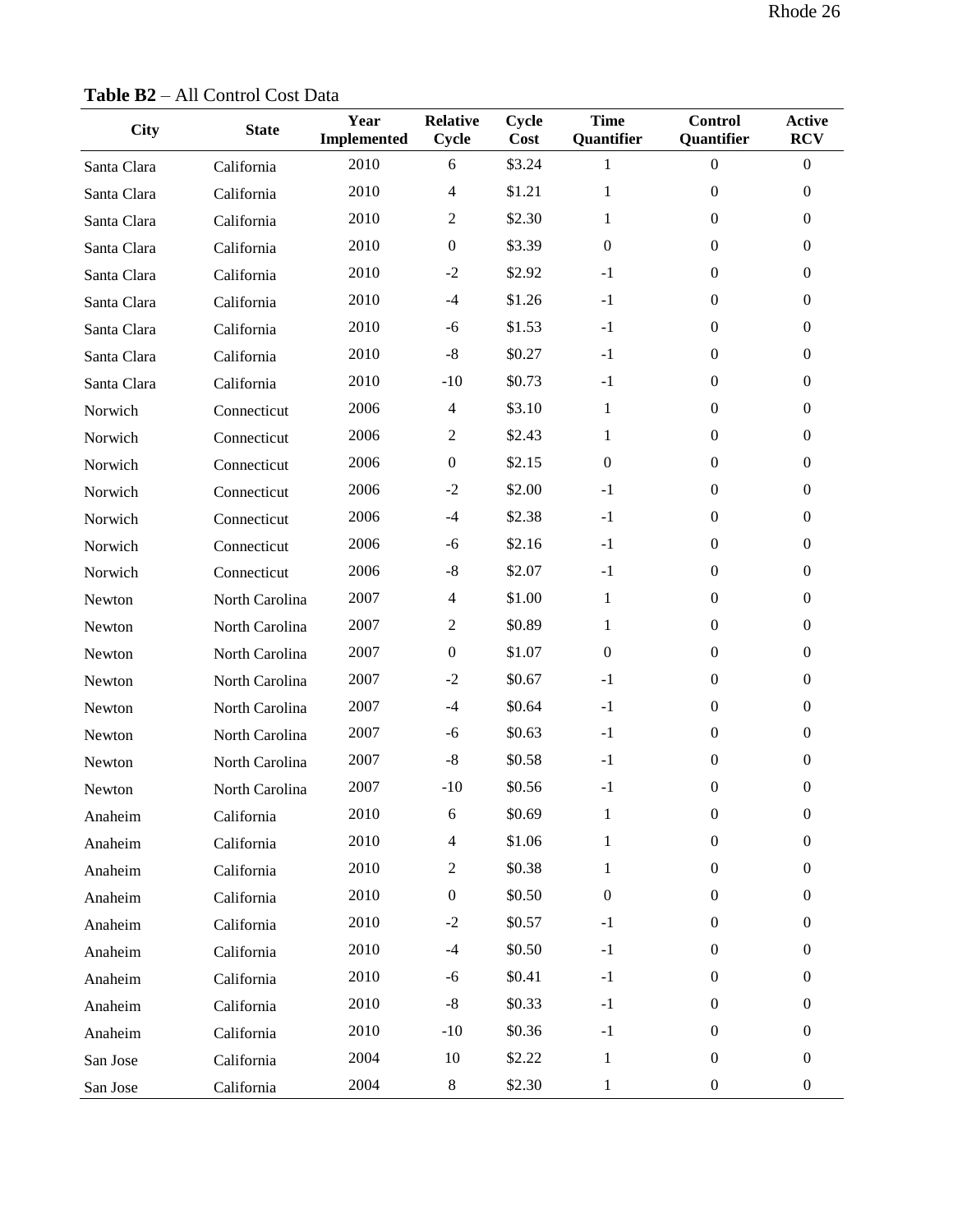| <b>City</b>               | <b>State</b> | Year<br><b>Implemented</b> | <b>Relative</b><br>Cycle | Cycle<br>Cost | <b>Time</b><br>Quantifier | Control<br>Quantifier | <b>Active</b><br><b>RCV</b> |
|---------------------------|--------------|----------------------------|--------------------------|---------------|---------------------------|-----------------------|-----------------------------|
| San Jose                  | California   | 2004                       | 6                        | \$2.90        | $\mathbf{1}$              | $\mathbf{0}$          | $\boldsymbol{0}$            |
| San Jose                  | California   | 2004                       | 4                        | \$3.63        | $\mathbf{1}$              | $\boldsymbol{0}$      | $\mathbf{0}$                |
| San Jose                  | California   | 2004                       | $\overline{c}$           | \$2.29        | 1                         | $\mathbf{0}$          | $\mathbf{0}$                |
| San Jose                  | California   | 2004                       | $\boldsymbol{0}$         | \$3.57        | $\boldsymbol{0}$          | $\mathbf{0}$          | $\mathbf{0}$                |
| San Jose                  | California   | 2004                       | $-2$                     | \$0.63        | $-1$                      | $\mathbf{0}$          | $\mathbf{0}$                |
| San Jose                  | California   | 2004                       | $-4$                     | \$0.23        | $-1$                      | $\mathbf{0}$          | $\mathbf{0}$                |
| San Jose                  | California   | 2004                       | $-6$                     | \$0.47        | $-1$                      | $\mathbf{0}$          | $\mathbf{0}$                |
| San Jose                  | California   | 2004                       | $-8$                     | \$0.53        | $-1$                      | $\mathbf{0}$          | $\boldsymbol{0}$            |
| Chico                     | California   | 2010                       | $\sqrt{6}$               | \$1.10        | $\mathbf{1}$              | $\mathbf{0}$          | $\boldsymbol{0}$            |
| Chico                     | California   | 2010                       | $\overline{4}$           | \$0.78        | $\mathbf{1}$              | $\mathbf{0}$          | $\boldsymbol{0}$            |
| Chico                     | California   | 2010                       | $\overline{c}$           | \$0.98        | $\mathbf{1}$              | $\boldsymbol{0}$      | $\mathbf{0}$                |
| Chico                     | California   | 2010                       | $\boldsymbol{0}$         | \$0.67        | $\boldsymbol{0}$          | $\mathbf{0}$          | $\mathbf{0}$                |
| Chico                     | California   | 2010                       | $-2$                     | \$0.96        | $-1$                      | $\mathbf{0}$          | $\mathbf{0}$                |
| Chico                     | California   | 2010                       | $-4$                     | \$1.07        | $-1$                      | $\mathbf{0}$          | $\theta$                    |
| Chico                     | California   | 2010                       | $-6$                     | \$1.06        | $-1$                      | $\overline{0}$        | $\mathbf{0}$                |
| Chico                     | California   | 2010                       | $-8$                     | \$0.38        | $-1$                      | $\mathbf{0}$          | $\mathbf{0}$                |
| Chico                     | California   | 2010                       | $-10$                    | \$1.86        | $-1$                      | $\mathbf{0}$          | $\boldsymbol{0}$            |
| Chico                     | California   | 2010                       | $-12$                    | \$0.25        | $-1$                      | $\mathbf{0}$          | $\mathbf{0}$                |
| Toledo                    | Ohio         | 2011                       | $\overline{4}$           | \$0.98        | $\mathbf{1}$              | $\mathbf{0}$          | $\boldsymbol{0}$            |
| Toledo                    | Ohio         | 2011                       | $\sqrt{2}$               | \$1.36        | $\mathbf{1}$              | $\mathbf{0}$          | $\mathbf{0}$                |
| Toledo                    | Ohio         | 2011                       | $\boldsymbol{0}$         | \$1.03        | $\boldsymbol{0}$          | $\mathbf{0}$          | $\mathbf{0}$                |
| Toledo                    | Ohio         | 2011                       | $-2$                     | \$1.58        | $-1$                      | $\mathbf{0}$          | $\mathbf{0}$                |
| Toledo                    | Ohio         | 2011                       | $-4$                     | \$0.87        | $-1$                      | $\overline{0}$        | $\boldsymbol{0}$            |
| Toledo                    | Ohio         | 2011                       | $-6$                     | \$1.59        | $-1$                      | $\boldsymbol{0}$      | $\boldsymbol{0}$            |
| Toledo                    | Ohio         | 2011                       | $-8$                     | \$1.02        | $-1$                      | $\boldsymbol{0}$      | $\boldsymbol{0}$            |
| Hyattsville               | Maryland     | 2007                       | 8                        | \$2.41        | $\mathbf{1}$              | $\Omega$              | $\theta$                    |
| Hyattsville               | Maryland     | 2007                       | 6                        | \$1.12        | 1                         | $\overline{0}$        | $\boldsymbol{0}$            |
| Hyattsville               | Maryland     | 2007                       | 4                        | \$1.52        | $\mathbf{1}$              | $\overline{0}$        | $\boldsymbol{0}$            |
| Hyattsville               | Maryland     | 2007                       | $\overline{c}$           | \$1.25        | $\mathbf{1}$              | $\boldsymbol{0}$      | $\boldsymbol{0}$            |
| Hyattsville               | Maryland     | 2007                       | $\boldsymbol{0}$         | \$1.71        | $\boldsymbol{0}$          | $\overline{0}$        | $\boldsymbol{0}$            |
| Hyattsville               | Maryland     | 2007                       | $-2$                     | \$1.52        | $-1$                      | $\boldsymbol{0}$      | $\boldsymbol{0}$            |
| Hyattsville               | Maryland     | 2007                       | $-4$                     | \$0.98        | $-1$                      | $\overline{0}$        | $\boldsymbol{0}$            |
| <b>Snowmass Village</b>   | Colorado     | 2011                       | 4                        | \$2.48        | $\mathbf{1}$              | $\mathbf{0}$          | $\theta$                    |
| Snowmass Village          | Colorado     | 2011                       | 2                        | \$0.91        | $\mathbf{1}$              | $\overline{0}$        | $\mathbf{0}$                |
| Snowmass Village          | Colorado     | 2011                       | $\boldsymbol{0}$         | \$0.78        | $\boldsymbol{0}$          | $\overline{0}$        | $\boldsymbol{0}$            |
| Snowmass Village Colorado |              | 2011                       | $-2$                     | \$2.45        | $-1$                      | $\boldsymbol{0}$      | $\boldsymbol{0}$            |